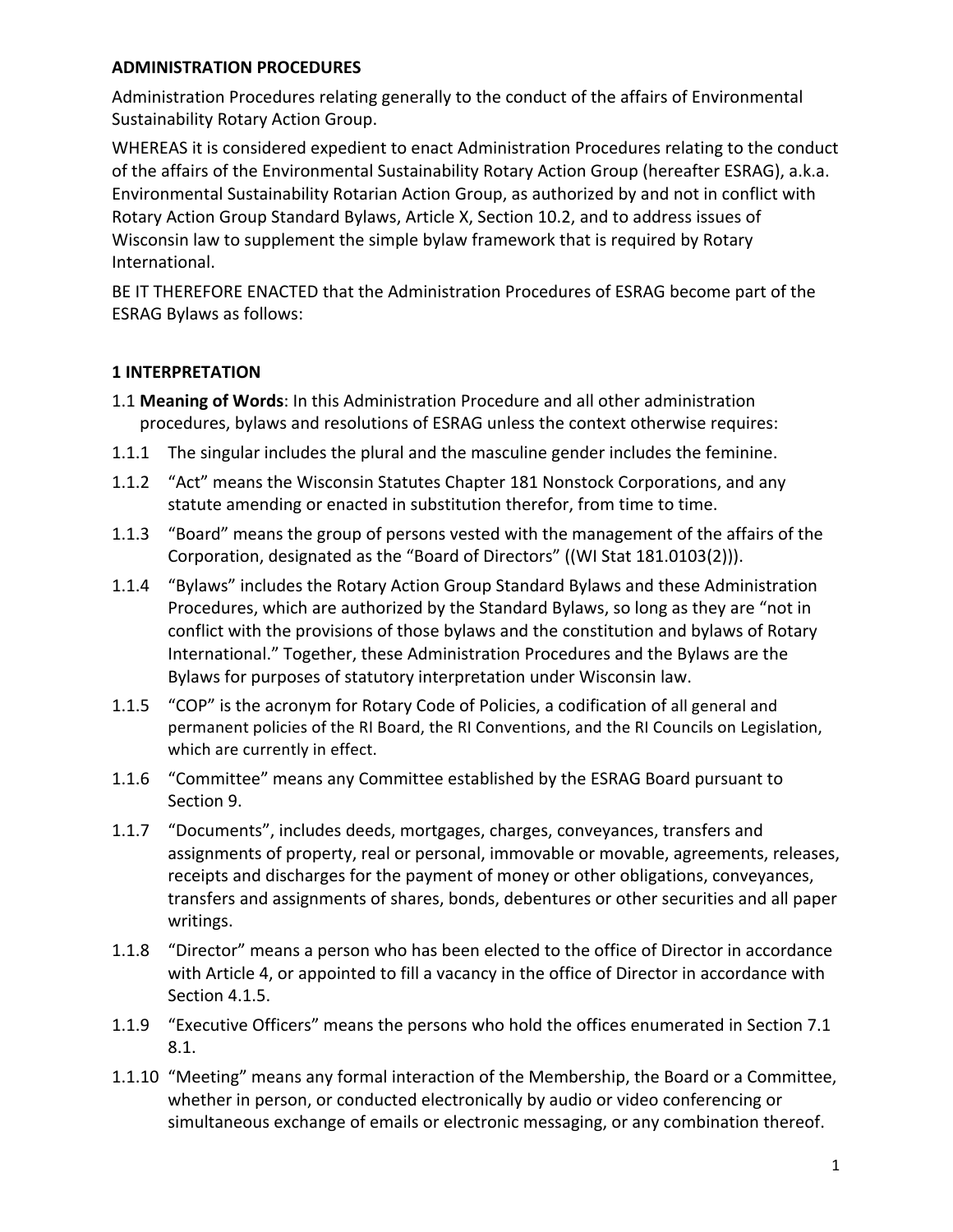- 1.1.11 "Operating Manual" [OM] means a separate document that includes details, forms and procedures as determined by the Board for the operations of ESRAG which are not required to be contained in these Administration Procedures.
- 1.1.12 "RAG" is the acronym for Rotary Action Group.
- 1.1.13 "Rotary Family" means: Rotarians, family members of Rotarians, program participants, and alumni who may join Rotary Action Groups. Program participants include individuals who currently participate in: Interact, Rotaract, Rotary Community Corps, Rotary Friendship Exchanges, Rotary Youth Leadership Awards, [(RYLA)], Rotary Youth Exchange, Rotary Peace Fellowships, Global Grant Scholarships, Vocational Training Teams (members and leaders), District Grant Scholarships, and New Generation Service Exchanges. Rotary alumni are individuals who have experienced Rotary through various programs, including, but not limited to: Interact, Rotaract, Rotary Youth Exchange, Rotary Youth Leadership Awards, [RYLA], Rotary Peace Fellowships, Global Grant Scholarships, Vocational Training Teams (members and leaders), District Grant Scholars, New Generation Service Exchanges, and participants in former TRF programs such as Ambassadorial Scholars, Grants for University Teachers, Group Study Exchange, Rotary Volunteers, Paul Harris Fellows etc. [RI Code of Policies, 40.010.1 Definition of Program Participants and 40.050.1. Definition of Rotary Alumni].
- 1.1.14 "Special Resolution" means a resolution passed by the Directors and confirmed with or without variation by at least two-thirds  $(2/3)$  of the votes cast at a special general meeting of the members of the Corporation called for that purpose.
- 1.1.15 "TRF" is the acronym for The Rotary Foundation.
- 1.1.16 "Youth Member" is a person between the ages 12 to 18, who is a member of the Rotary Family. Prospective Youth members must verify parental consent. A Youth member is not required to pay dues and is not a Voting member. A youth member aged 15 and above may choose to pay dues at the same rate of a Rotaract member and then will have all of the voting privileges of a Rotaract Member.

# **1.2 Wisconsin Statutes:**

1.2.1 Chapter 181 Nonstock Corporations Terms: All terms defined in the Act, Chapter 181, Section 181.0103, and not otherwise defined in these Administration Procedures, have the same meanings in these administration procedures and all other bylaws and resolutions of ESRAG.

# **2 REGISTERED OFFICE**

## **2.1 The Registered Office of ESRAG:**

2.1.1 Shall be: 2 South Carroll Street, Suite 255, Madison, WI 53703, in the United States of America, or at such place therein as the Board may from time to time determine.

# **2.2 The Registered Agent:**

2.2.1 Pat Jenkins, Executive Director of the RC of Madison Wisconsin or a successor designated by the Board of Directors, shall be the Registered Agent ((WI Stat.181.0501(1) articles of incorporation)).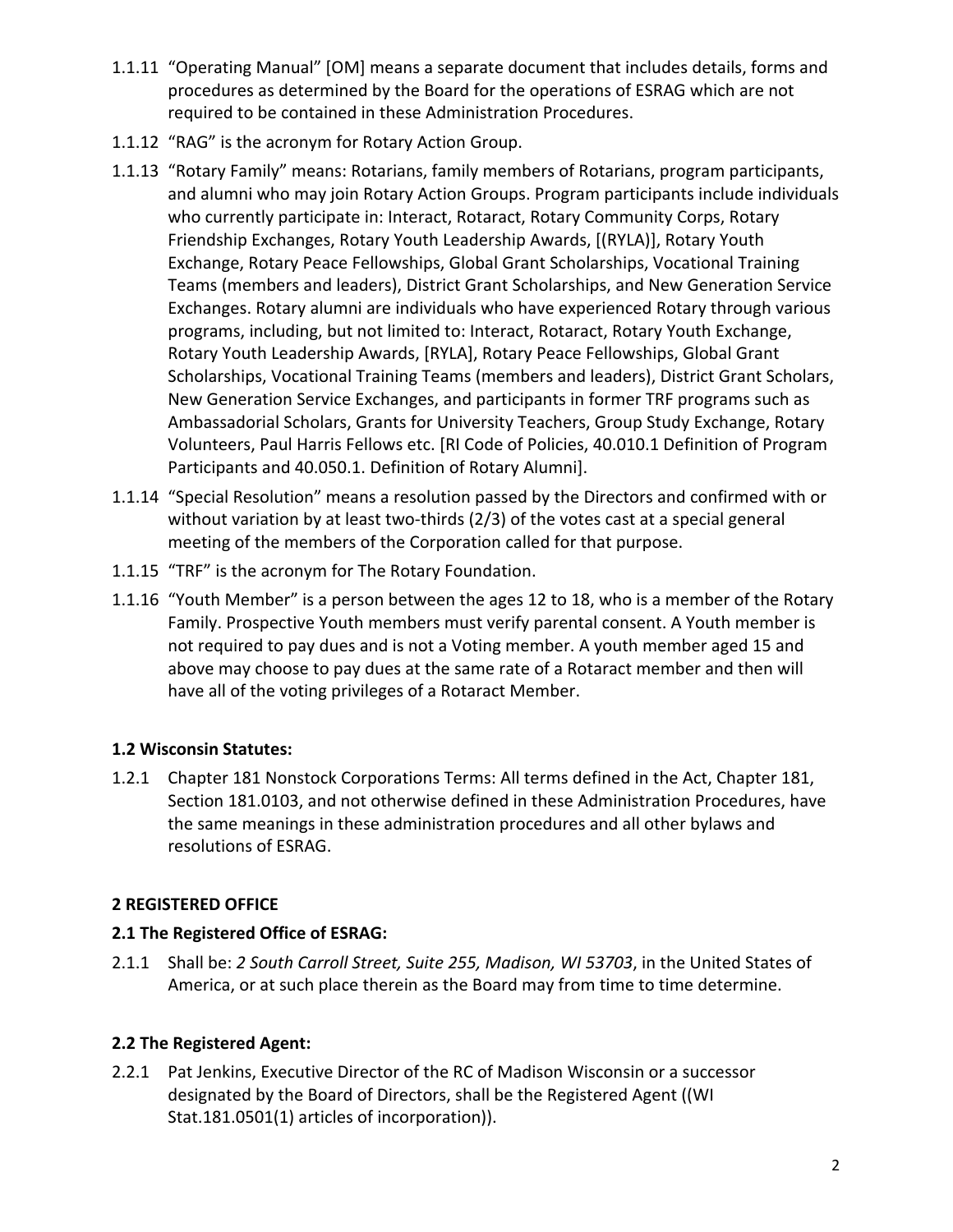#### **3 MEMBERSHIP**

### **3.1 Membership in the Rotary Action Group:**

3.1.1 Shall be open to any interested individual [*Rotary Action Group Standard Bylaws Section 3.1, February 2020*]*.*

## **3.2 Classes of membership:**

3.2.1 There shall be three (3) classes of membership in ESRAG: Voting Members, Youth members and Honorary Advisors.

## **3.3 Categories of Voting Members:**

- 3.3.1 Voting Members: shall be dues paying members of ESRAG in good standing [Section 1.1.13].
- 3.3.2 Non-Voting Members: shall be members of the Rotary Family [Section 1.1.13], from ages 12-18, who shall be known as Youth members. In order to join ESRAG, Youth members must verify parental consent.

## **3.4 Voting Member Dues:**

- 3.4.1 The dues structure for each category of Voting Member shall be maintained in the ESRAG Operating Manual (Section 2).
- 3.4.2 The amount of annual dues paid by a Voting Member may be reduced on a case-by-case basis, based upon the recommendation by a Rotary Club President, Past President, District Governor or Past District Governor and confirmed by a majority vote of the Board.
- 3.4.3 The Board is authorized to set and revise the dues structure as long as there is a provision for annual dues, and those dues are reasonable.
- 3.4.4 To be a "Voting Member in good standing" a member's dues shall be current on the Record Date for determining eligibility to vote at the Annual Meeting, in accordance with Section 7.5.
- 3.4.5 There shall be no proration of dues.

## **3.4 Honorary Advisors:**

3.4.1 Honorary Advisors shall have the role and responsibilities given to them, from time to time, by the Board.

# **3.5 Holding Office:**

3.5.1 A member shall be current in their dues. In order to be a Director in ESRAG, a member shall be an Active Rotarian, Rotaractor, or Peace Fellow.

## **3.6 Rights and Duties of Membership:**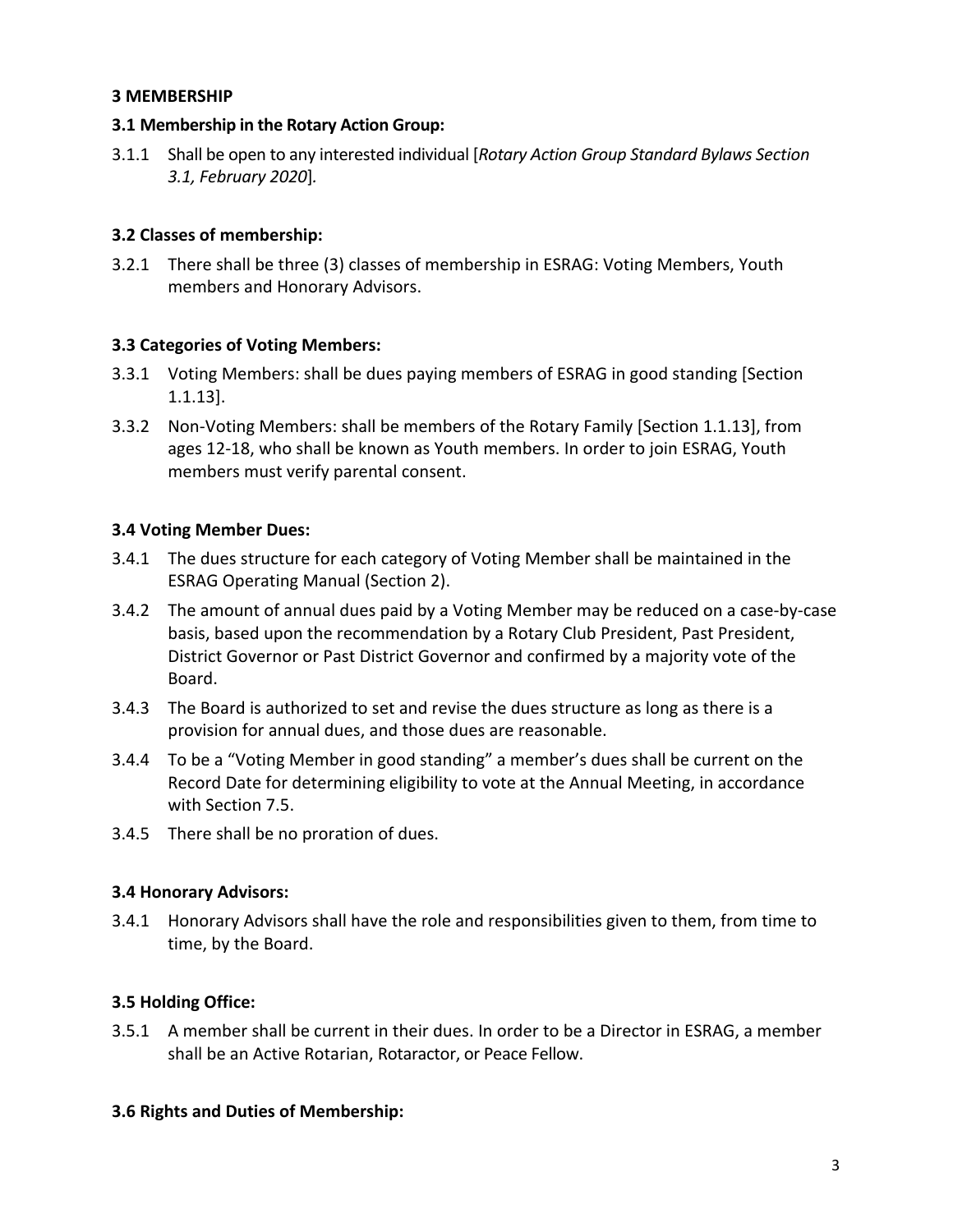- 3.6.1 Each member is entitled to a single vote in: the election of directors; the selection of methods of independent review of financial statements, and on each question arising at any special or general meeting of the Members of ESRAG and on such other matters as may be designated by these Administration Procedures; or as determined by the Board of Directors.
- 3.6.2 Honorary Advisors shall have no vote.

## **3.7 Suspension, Revocation and Termination of Membership:**

- 3.7.1 Any member may immediately be suspended from ESRAG membership by Executive Committee action pending review and investigation. Members may be expelled from ESRAG by a two-thirds (2/3) vote of the ESRAG Board of Directors.
- 3.7.2 A membership in ESRAG, shall cease ((WI STAT 181.0620(1))) upon the happening of any of the following events:
	- a) if a person, in writing, resigns as a member of ESRAG;
	- b) if a person is no longer current in their dues;
	- c) if a member dies; or
	- d) if a person is expelled from ESRAG pursuant to section 3.7.

## **4 BOARD OF DIRECTORS**

- **4.1 The Board:** The ESRAG Board, consistent with Article 10 of ESRAG Articles of Incorporation, Article IV of the Standard RAG Bylaws, Rotary International Code of Policies, and ((WI Stat 181.0801 (1))):
- 4.1.1 The Board shall have authority to exercise all powers now or in the future given by law to nonstock corporations organized under the laws of the State of Wisconsin.
- 4.1.2 Subject to the provisions of any Special Resolution changing the number of Directors, the affairs of ESRAG shall be managed by a Board composed of minimum of five (5) elected Directors ((RAG SB Section 4.1)) and a maximum of twenty-five (25) elected Directors, in conformity with the laws of the State of Wisconsin and the United States of America.
- 4.1.3 The minimum number of Directors shall be five. ((RAG SB Section 4.1) The size of the Board may be *varied* otherwise by amendment to these Administration Procedures ((WI Stat 181.0803(2))). A decrease in the number of Directors or term of office does not shorten an incumbent Director's term ((WI Stat 181.0805 (2))).
- **4.2 Elected Directors:** The Elected Directors, subject to the provisions of Section 4.3:
- 4.2.1 Shall be elected in the manner set out in Section 5 each of whom, subject to the provisions of the Articles of Incorporation; and
- 4.2.2 Shall hold office until their term expires or until the successor of the Director has been elected and qualified.
- **4.3 Qualifications:** Each Director:
- 4.3.1 Shall be an individual ((WI Stat 181.0802)).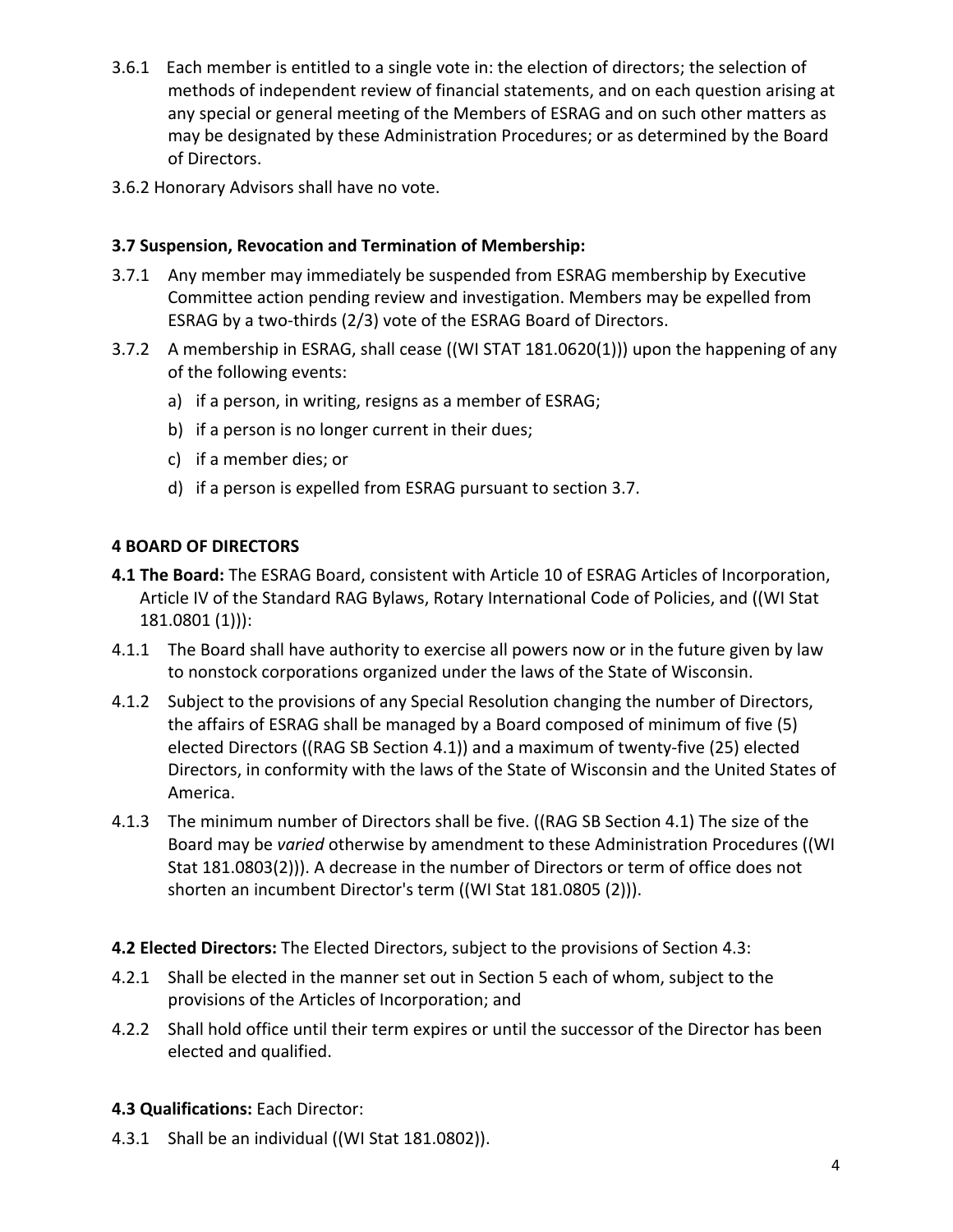- 4.3.2 Shall be, at the date of the election of the person, and thereafter remain throughout the term of office, and a member of ESRAG who is qualified by the terms of this Section 4.3 to hold office.
- 4.3.3 Shall be active Rotarians, Rotaractors, or Peace Fellows. ((RAG SB Section 4.1, as modified by RI Code of Policies 42.030.3 June 2017)).
- 4.3.4 Shall cease to be a Director when a person ceases to be an active Rotarian, Rotaractor, or Peace Fellow or a member of ESRAG. The vacancy so created may be filled in the manner prescribed by Section 4.5.
- 4.3.5 Shall complete an ESRAG Board approved Child Protection class each year.
- 4.3.6 Shall be an active member of at least one ESRAG division or committee.

# **4.4 Quorum:**

- 4.4.1 A quorum shall for the transaction of business at meetings of the Board consist of a majority of the Directors in office immediately before a meeting begins ((WI Stat 181.0824(1))).
- 4.4.2 No business shall be transacted at any meeting unless the requisite quorum is present at the commencement of such business.

## **4.5 Vacancies**:

4.5.1 A vacancy in the Rotary Action Group's Board of Directors, or any office shall be filled by action of the Rotary Action Group's Board of Directors ((RAG SB 7.5)). until the next succeeding annual election by the affirmative vote of a majority of the Directors then in office.

## **4.6 Removal of Directors**

- 4.6.1 A Director or Officer may be removed from office before the expiration of the term of office by a resolution passed by a two-thirds vote of the Rotary Action Group's Board of Directors if that Director was elected by the Board of Directors, or by a two-thirds vote of the Membership ((RAG SB Section 7.6.)).
- 4.6.2 The Members may remove, with or without cause, one or more Directors elected by them ((WI Stat 181.0808(1))). A Director elected by Members may be removed by the Members only at a meeting called for the purpose of removing the Director and the meeting notice must state that the purpose, or one of the purposes, of the meeting is removal of the Director ((WI Stat 181.0808(5)))., except that pursuant to 4.6.3, Directors may remove a Board member for non-attendance. A board member may request a leave of absence upon application to the ESRAG Chairperson and approval by the majority of the board. A resolution removing a Director, must pass by at least two-thirds  $(2/3)$  of the votes. The Members at that same meeting may, by a majority of the votes cast at that meeting, elect any person in the place and stead of the person removed for the remainder of term of the removed Director.
- 4.6.3 A Director elected by the Board may be removed without cause by the vote of 2/3 of the Directors then in office. However, a Director elected by the Board to fill the vacancy of a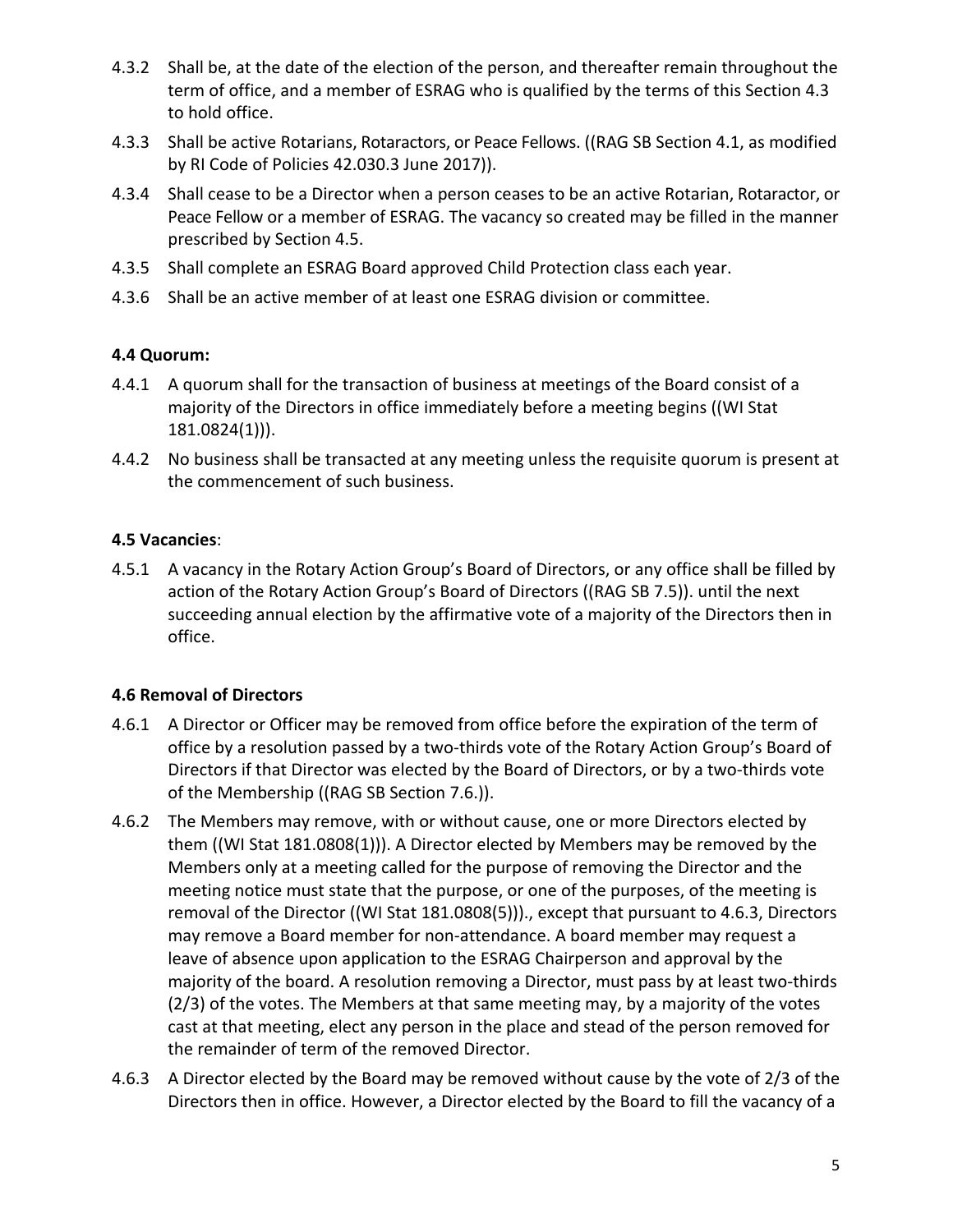Director elected by the Members may be removed without cause by the Members, but not the Board.

4.6.4 Notwithstanding, Sections 4.6.1, 4.6.2 and 4.6.3, a Director may be removed by a vote of two-thirds  $(2/3)$  of the Directors then in office for failing to attend three  $(3)$ consecutive regular Board meetings ((WI Stat  $181.0808(8)$ )) or for failing to attend at least half of the Board meetings in any twelve-month period that they are serving on the Board.

## **4.7 Remuneration of Directors:**

4.7.1 The Directors of ESRAG shall serve without remuneration; provided, however, that Directors shall be entitled to be reimbursed for pre-authorized reasonable expenses incurred in carrying out their duties.

# **4.8 Directors' Conflicts of Interest**

- 4.8.1 A Director shall inform the Board of Directors of any direct or indirect conflict of interest which the Director has with regard to any transaction contemplated by the Board of Directors (a "Conflict of Interest"). A Conflict of Interest shall exist in Board actions including, but not limited to, actions concerning a transaction:
	- a) in which the Director has a material financial interest, or
	- b) in which the Director is presently serving as a Director, trustee, or officer or general partner of another party.
- 4.8.2 Approval of Conflict of Interest Transactions. Any Director with a conflict of interest with respect to a transaction may participate in the discussion of, but may not vote on, such transaction. The transaction may be authorized, approved or ratified by the vote of a 2/3 majority of the Directors in office who have no Conflict of Interest (which must be more than one Director) and when a 2/3 majority of Directors who have no conflict of interest so vote, a quorum is deemed to be present at the meeting for purposes of that vote.
- 4.8.3 The Board shall adopt and periodically review a conflict of interest policy to protect the Corporation's interest when it is contemplating any transaction or arrangement which may benefit any Director, officer, employee, affiliate, or member. Each Director shall execute a statement pursuant to the policy disclosing any conflicts of interest every year. The most current version of the Conflicts of Interest Policy and the accompanying Annual Statement shall be maintained in ESRAG's Operating Manual by the Secretary.

## **5 ELECTION OF THE BOARD**

## **5.1 Members Elect Directors:**

5.1.1 The Members shall elect ESRAG's Directors according to the procedures set forth in this Section.

# **5.2 Term of Office:**

5.2.1 The term of office of Director may be from one (1) to three (3) years and shall be determined at the time they are elected to the Board. Directors' terms are renewable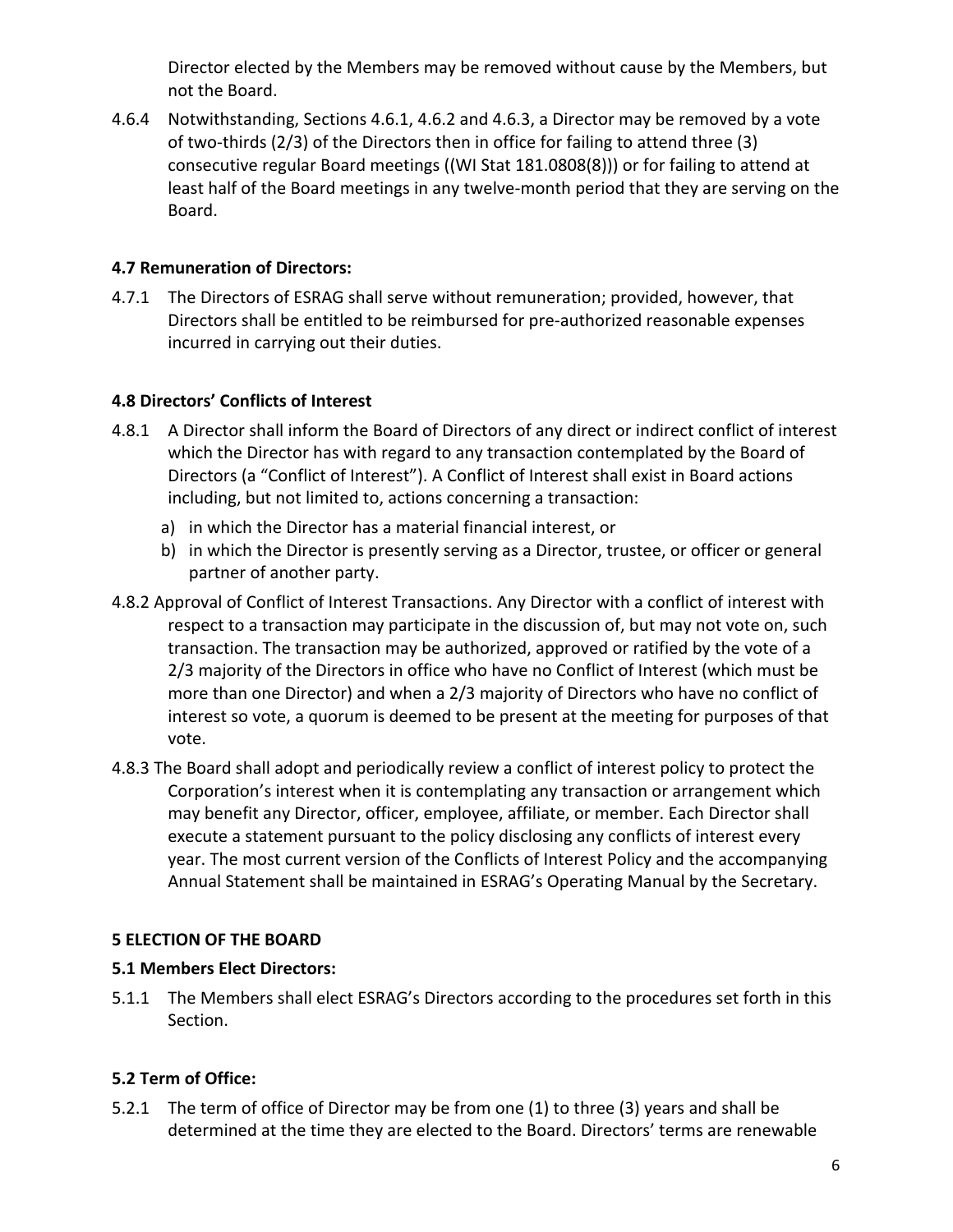for up to six years. After six (6) consecutive years of service, Directors are ineligible to serve until three (3) years have passed ((RAG SB Section 4.2)).

## **5.3 Terms:**

5.3.1 Terms shall commence on 1 July of the calendar year elected and end on 30 June of the terminal year ((RAG SB Section 4.2)).

## **5.4 Staggered Terms:**

5.4.1 The Board may have terms of varying lengths so that approximately one- third of the terms of the Directors expire in each year.

## **5.5 Nominations:**

- 5.5.1 A Nominating Committee shall be appointed by the Board of Directors and so indicated in a notice to the members. Notice sent by mail or transmitted via email to the last known address of the members shall be considered good and sufficient notice. The Nominating Committee shall receive nominations for expiring Director positions 15 March of the current year, whereupon nominations shall be closed. The Nominating Committee may also offer its own nominees for election. All nominees must indicate their willingness to serve by a specified deadline to be considered valid nominees for election.
- 5.5.2 The names of the nominees for Director positions shall be distributed to the members, along with a voting ballot by 15 April of the current year. Ballots may be sent by mail or transmitted via email to the last known address of all members in good standing. Ballots shall indicate that they must be returned to the Nominating Committee by 8 May of the current year.
- 5.5.3 The Nominating Committee shall tally the votes cast and announce the newly elected incoming directors prior to the annual meeting of the members.
- 5.5.4 The Board shall prescribe any additional nominating procedures, or delegate that task to the Nominating Committee, subject to the Board's review and approval.
- 5.5.5 Notice to Members soliciting proposals for candidates for nominations: Notice transmitted via email to the last known address of the Members shall be considered good and sufficient notice. The Nominating Committee shall receive proposals for nominations for expiring Director until 15 March of the current year at which time the nominations shall be closed.
- 5.5.6 Nominees' Acceptance of their proposed Nominations: All proposed nominees, whether put forward by the Members or the Board's Nominating Committee, must indicate their willingness to serve by 1 April of the current year.

## **5.6 Candidates for the office of Director**:

5.6.1 The candidates for office of Director shall consist of those nominated by the Nominating Committee and approved by the Board.

## **5.7 Form of Ballot and Election Method:**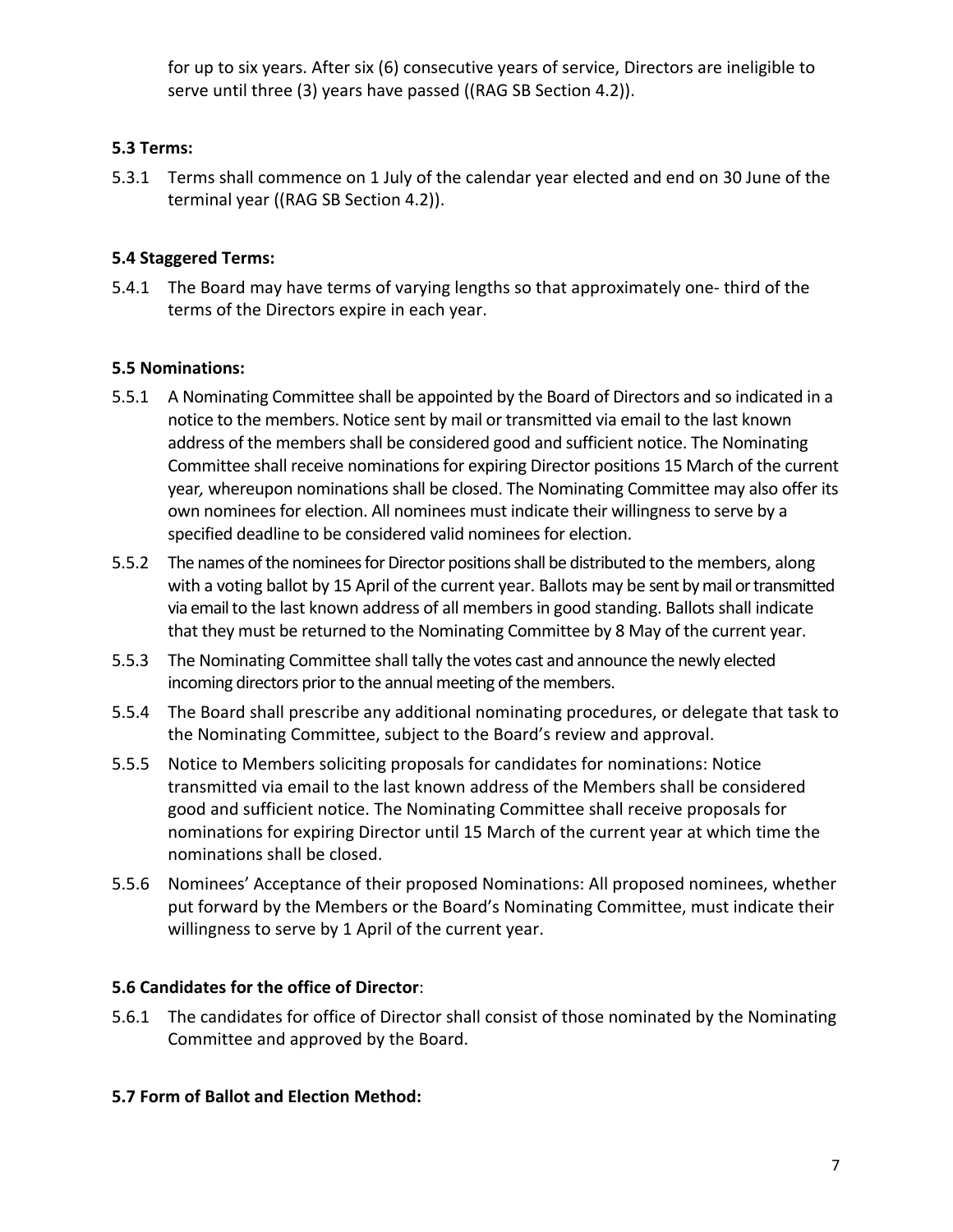5.7.1 The Election shall be by Electronic Ballot, delivered to each member and returned to the Nominating Committee electronically.

## **5.8 The Board** may prescribe the form of a ballot:

- 5.8.1 Where the number of candidates nominated is equal to the number of offices to be filled, the Nominating Committee may offer a single slate, so that one vote by the member elects the entire slate.
- 5.8.2 For the sake of continuity of leadership, ballot entries for Directors who are currently serving as executives will give the members a choice of retain or not retain. All others standing for election will be selected by the majority of the cast ballots.
- 5.8.3 Where the number of candidates nominated is greater than the number of offices to be filled, the election shall be by ballot, which allows the member to vote individually for each Board member, or for the Nominating Committee's slate, with a single vote.
- 5.8.4 If a member votes for more candidates than there are openings, that ballot shall be invalidated.
- 5.8.5 The ballot for election of Directors shall also provide for the Members to determine whether the Annual Financial Audit, if required, shall be performed by an Independent Auditor, or ESRAG Audit Committee, as detailed in Section 16. The form of a ballot may include a web-based tool, such as Survey Monkey.

## **5.9 Ballot Distribution**

5.9.1 The names of the nominees for Director positions, including the duration of their terms, shall be distributed to the Members, along with a voting ballot, at least thirty (30) days prior to May 15. Ballots may be transmitted via email to the last known email address of all Members in good standing.

# **5.10 Return of Ballots**:

5.10.1 The ballots shall indicate that they must be returned to the Nominating Committee by 8 May of the current year.

# **5.11 Tallying the Ballots:**

5.11.1 The Nominating Committee shall tally the votes cast and announce the newly elected incoming Directors prior to the annual meeting of the Members. [RAGSB Section 7.2]

# **5.12 Procedure in the Event of Ties:**

5.12.1 In the event of a tie, the deciding vote will be cast by the Chair.

## **6 MEETINGS OF DIRECTORS**

**6.1 Calling Meetings:**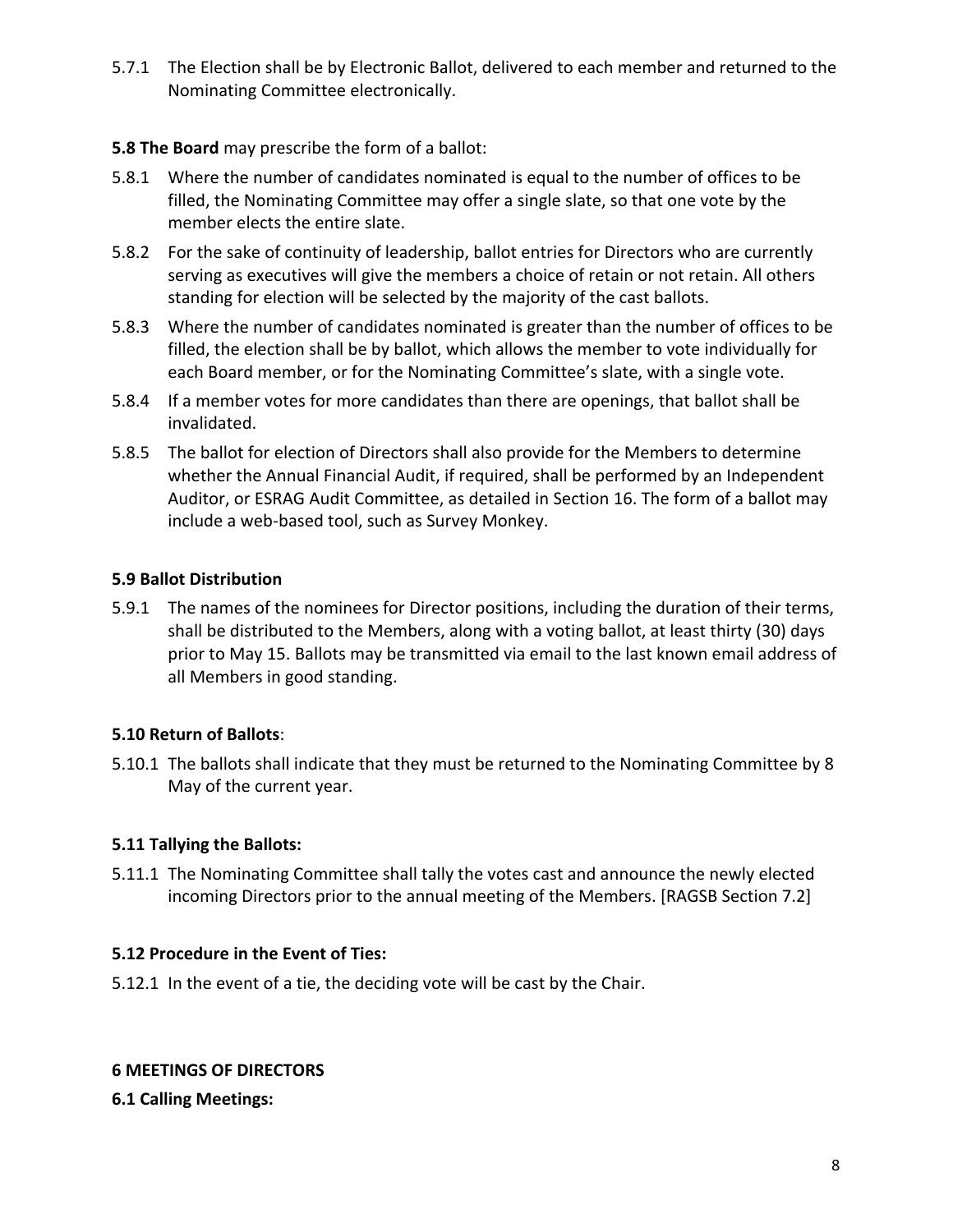6.1.1 Meetings of the Board and of the Executive Committee may be held at any place within or outside Wisconsin, or by electronic conference (6.5), as designated in the notice calling the meeting. Meetings of Board may be called by the Chair, Chair- Elect, or any two (2) Directors.

# **6.2 Notice of Meetings:**

- 6.2.1 Subject to the Notice provisions of Section 17, notice of Board meetings shall be given to each Director by one of the following methods: by telephone, facsimile, email or other electronic method not less than two (2) days before the meeting is to take place;
- 6.2.2 The statutory declaration of the Secretary or the Chair that notice has been given pursuant to these Administration Procedures shall be sufficient and conclusive evidence of the giving of such notice. No formal notice of a meeting is necessary if all the Directors are present or if those absent have signified their consent to the meeting being held without notice and in their absence.

## **6.3 Regular Meetings:**

- 6.3.1 The Board may appoint one or more days in each year for Regular Meetings of the Board at a place and time named; in which case no further notice of the Regular Meetings need be given. The days and times for Regular Meetings for the upcoming Rotary year shall be maintained in the Operating Manual.
- 6.3.2 The Board shall hold a Regular Meeting immediately subsequent to the Annual Meeting of the Members of ESRAG at the Rotary International Annual Convention (RICON) for the purpose of organization, the election and appointment of Officers, setting of the days and time for Regular Meetings of the Board for the upcoming Rotary year, and the transaction of any other business ((RAG SB 6.2 and 7.4)).
- 6.3.3 The Board shall at that first Regular Meeting, elect/appoint the Executive Officers for the subsequent Rotary Year as Officers-Elect.

# **6.4 Special Meetings:**

6.4.1 A meeting of the Board, which is not fixed by the Operating Manual is a special meeting, which may be held in or outside of Wisconsin or by electronic conference (6.5). Special meetings of the Board must be preceded by at least 2 days' notice to each Director of the date, time and place, but not the purpose, of the meeting ((WI Stat 181.0820 (1) and  $(2)$ ; 181.0822 $(2)$ )).

## **6.5 Meetings by Electronic Conference:**

6.5.1 If all persons who are Members of the Board, a Committee or Working Group(as the case requires) consent thereto generally or in respect of a particular meeting and each has adequate access, such persons may participate in a meeting of the Board, Committee or Working Group by means of such conference telephone or other communications facilities as permit all persons participating in the meeting to simultaneously hear or read each other's communications during the meeting and all communication during the meeting is immediately transmitted to each participating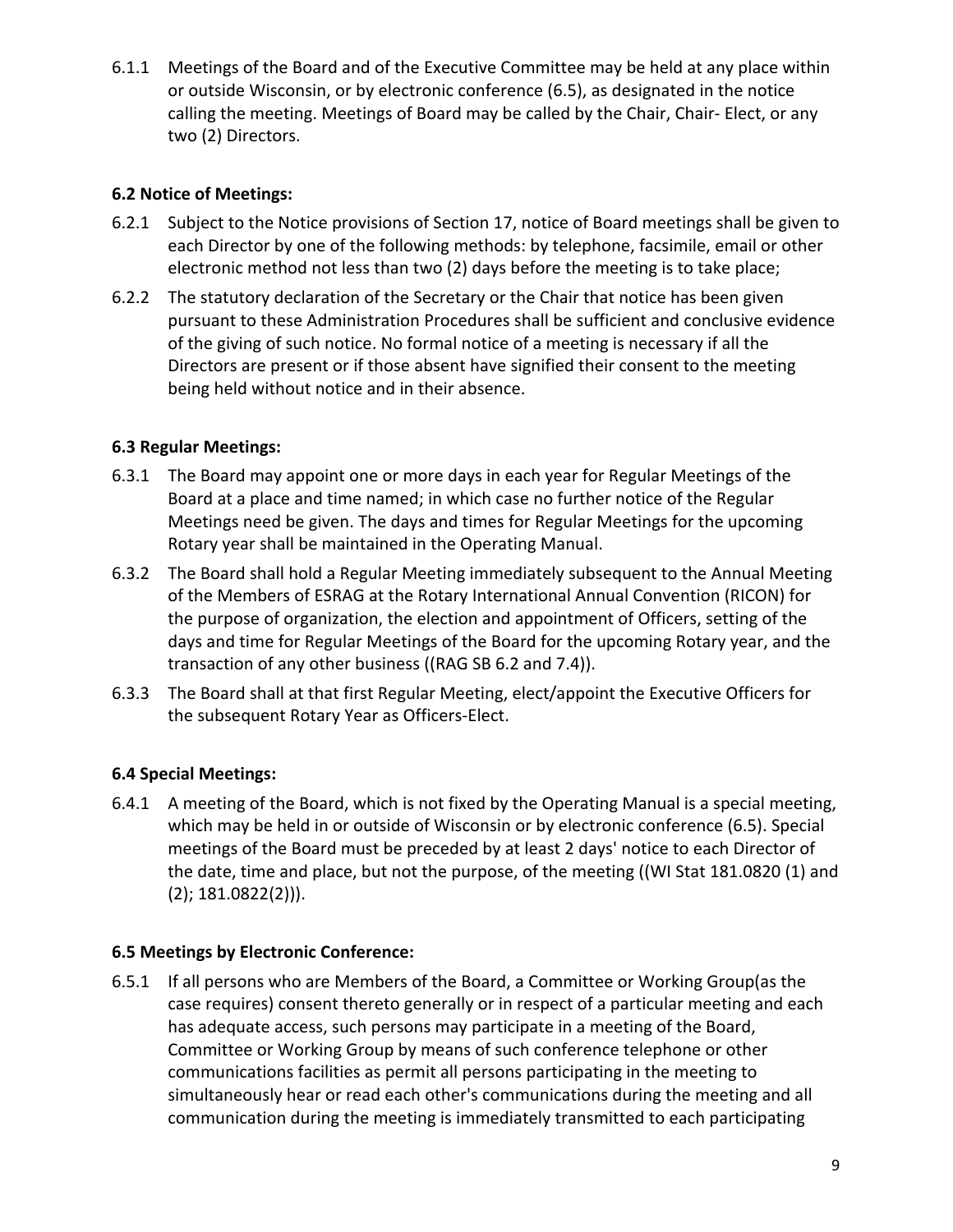Director, and each participating Director is able to immediately send messages to all other participating Directors ((WI Stat  $181.0820(3)(a)(1)$  and  $(2)$ ).

- 6.5.2 All participating Directors shall be informed that a meeting is taking place at which official business may be transacted. A Director participating in a meeting by any means described in 6.5 is considered to be present in person at the meeting ((WI Stat) 181.0820(3)(a)(3))).
- 6.5.3 Minutes of the meeting shall be prepared and distributed to each Director.
- 6.5.4 At the outset of each such meeting, and whenever votes are required, the Chair of the meeting shall call roll to establish quorum, and shall, whenever not satisfied that the proceedings of the meeting may proceed with adequate security and confidentiality, unless a majority of the persons present at such meeting otherwise require, adjourn the meeting to a predetermined date, time and place.

## **6.6 Voting on Motions:**

6.6.1 Motions arising at any meeting of the Board shall be decided by a majority vote, unless the Administration Procedures or RAG Standard Bylaws require a vote by a larger majority. In the case of a tie, the motion fails. A declaration by the Chair that a resolution has been carried and an entry to that effect in the minutes is conclusive evidence of the fact without proof of the number or proportion of votes recorded in favor of or against the resolution.

## **6.7 Board Action Without Meeting:**

- 6.7.1 Definitions:
	- a) "In writing" or "written" includes a communication that is transmitted or received by electronic means.
	- b) "Sign" includes executing an electronic signature.
	- c) "Board" includes ESRAG's Board of Directors.
- 6.7.2 Method. An action required or permitted to be taken at a Board meeting may be taken without a meeting if a consent in writing setting forth the action is signed (including electronically) by a two-thirds majority of the Directors then in office.
- 6.7.3 Effectiveness. A consent under this Section has the same force and effect as a vote of the Board of Directors taken at a meeting and may be described as such in any articles or document filed with the department under this chapter. The written action is effective when signed by the required number of Directors, unless a different effective date and time are specified in the written consent. If written notice is required under sub. (3), the written action shall be effective on the date specified in the written consent or on the 10th day after the date on which written notice under sub. (3) is given, whichever is later ((Wisc. Stat. Sect 181.0821)).

# **7 MEETINGS OF MEMBERS**

**7.1 Annual Meeting:** An Annual Meeting of the Members shall take place at the RI Convention each year, or elsewhere at a time, place and date determined by the Rotary Action Group's Board of Directors. An electronic meeting or electronic participation is allowed. At this meeting the installation of incoming Directors, the election of an ESRAG Audit Committee, if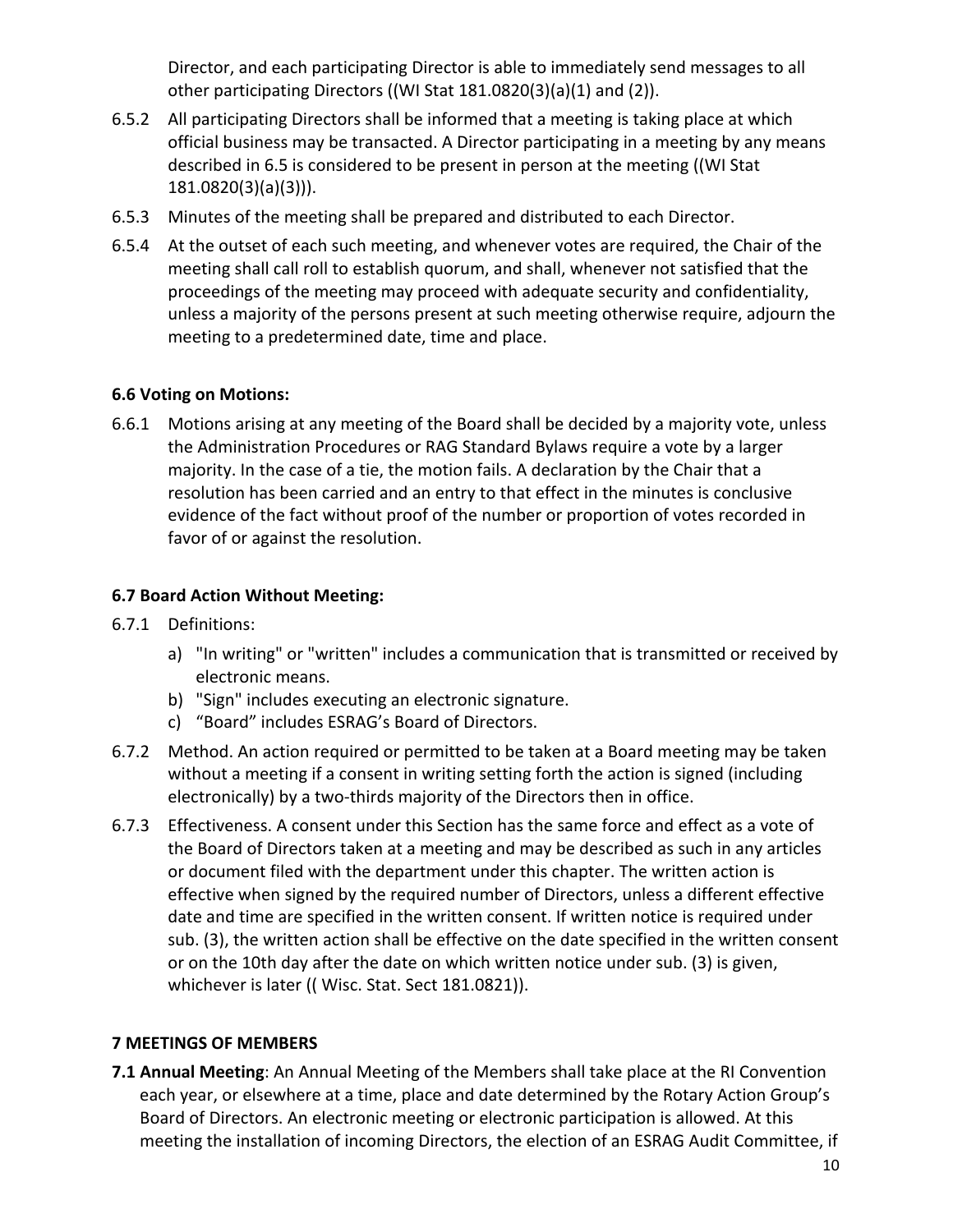required, as detailed in Article 16, presentation of the Treasurer's annual report, and transaction of any other business properly brought before the meeting shall take place.

- 7.1.1 The exact date, time, and location of the Annual Meeting of the Members shall be set by the Rotary Action Group's Board of Directors and announced to the Members at least sixty (60) days prior to the meeting.
- 7.1.2 If the Members have determined previously by ballot that the independent financial review required of this corporation when it has annual gross receipts or expenditures of more than US\$25,000 is to be conducted by an ESRAG Audit Committee, that Committee shall be elected at the Annual Meeting by procedure set forth in Section 16.

## **7.2 Special General Meeting**

- 7.2.1 The Board may at any time call a special general meeting of Members for the transaction of any business, the general nature of which is specified in the notice calling the meeting. A special general meeting of Members may also be called by the Directors or the Chair upon the written request of the minimum of twenty percent (20%) of the Members in good standing.
- **7.3 Notice of Meetings**: Notice of the time, place and date of meetings of Members and the general nature of the business to be transacted shall be given at least ten (10) days before the date of the meeting to each member (and in the case of an Annual Meeting to the auditor of the Corporation) by sending notice by any one of the methods set out in Section 17.1.
- 7.3.1 Record Date for Notice: Voting Members in good standing at the close of business on the business day preceding the day on which notice is given are entitled to notice of the meeting. However, if a meeting is held without notice, the determination of who is entitled to waive notice is made as of the close of business on the business day preceding the day on which the meeting is held ((WI Stat  $181.0707(1)$ )).
- **7.4 Quorum:** A quorum for the transaction of business at meetings of the Members shall be 1% of all of the Voting Members of ESRAG who must be present in person or electronically (with at least two persons present in person), and no business shall be transacted at any meeting unless the requisite quorum is present at the commencement of such business;
- 7.4.1 Provided however that where:
	- a) less than a majority, but two (2) or more, persons are present in person after onehalf hour after the commencement time specified in the notice calling the meeting of Members; and
	- b) the business transacted is limited to the selection of a Chair and a Secretary for the meeting, the recording of the names of those present, and the passing of a motion to adjourn the meeting with or without specifying a date, time and place for the resumption of the meeting,
	- c) then two (2) persons present in person constitute a quorum.
- 7.4.2 Provided further that at the meeting at the date, time and place specified in the motion to adjourn referred to in Subsection 7.4.1, the number of persons present required for quorum shall be divided by two.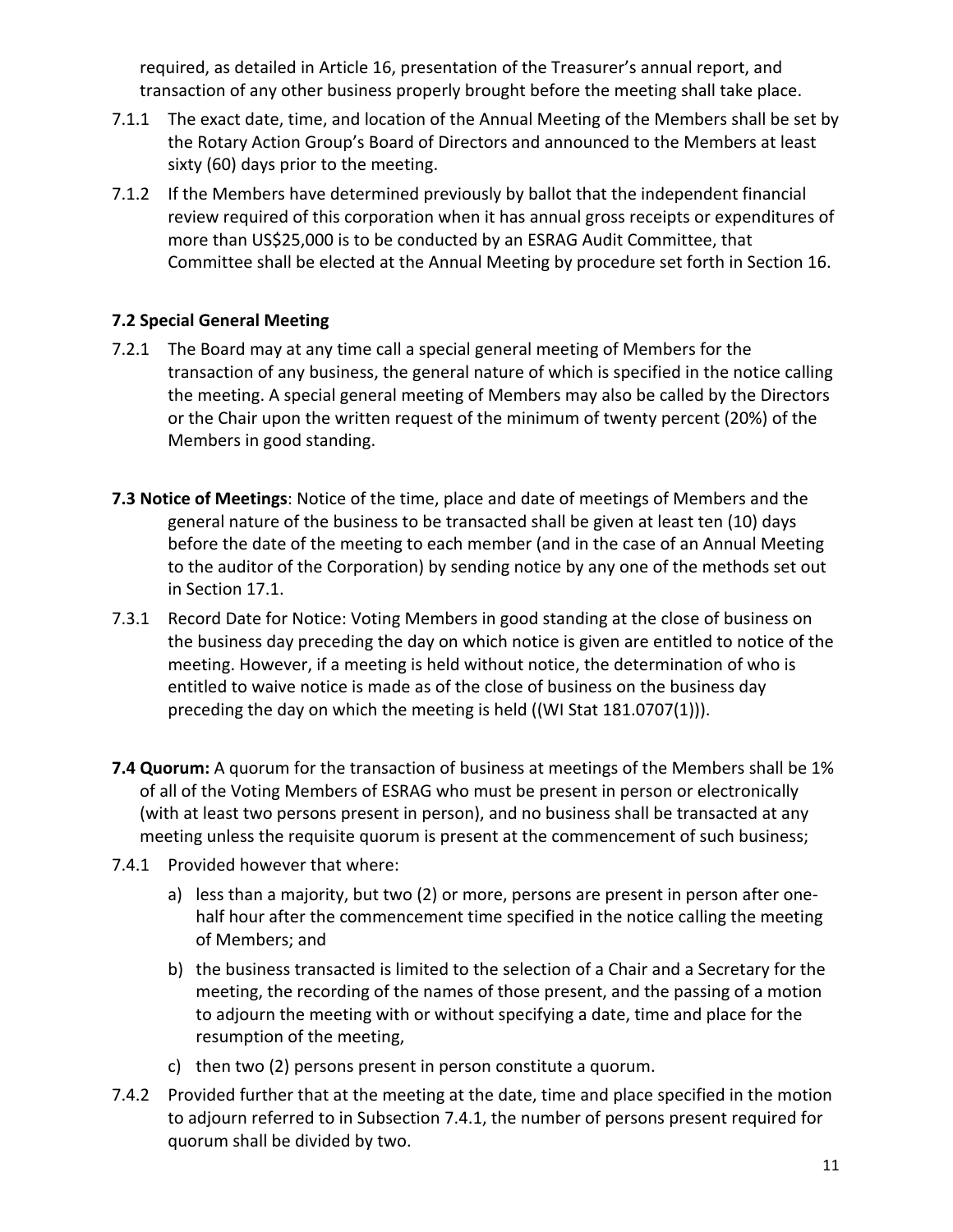- **7.5 Voting by Members:** Unless otherwise required by the provisions of the Act or the Bylaws and Administration Procedures of ESRAG, the question shall be determined by a majority of the votes cast by Voting Members. In the case of a tie, the question fails.
- 7.5.1 Record Date for Voting. The record date shall be one day before the date of distribution of electronic ballots no later than 30 days in advance of RI Convention.
- 7.5.2 The Secretary shall compile an alphabetical list of members entitled to receive notice of the Annual General Meeting and subsequently of those members, if any, entitled to vote, in accordance with section 7.3 but not entitled to receive notice, in accordance with WI Stat Section 181.0720.
- 7.5.3 The Written Ballot shall set forth each proposed action with an opportunity to vote for or against. The solicitation for written ballots shall include the number of responses required to meet a quorum, the percentage of approvals necessary to approve each matter other than election of directors and the deadline to return ballots in order to be counted. WI Stat 181.0708.

## **7.6 Proxies:**

7.6.1 There shall be no proxy voting by the Members.

## **7.7 Temporary Chair:**

7.7.1 In the absence of the Chair, or the Chair-Elect, the Members entitled to vote present at any meeting of Members shall choose another Director as Temporary Chair and if no Director is present or if all the Directors present decline to act as Temporary Chair, the Members present shall choose one of their number to be Temporary Chair.

## **7.8 Adjournments:**

7.8.1 Any meeting of Members may be adjourned to any time and from time to time, and any business may be transacted at any adjourned meeting that might have been transacted at the original meeting from which the adjournment took place. No notice is required of any adjourned meeting.

## **7.9 Written Resolutions:**

7.9.1 Subject to the Act, a resolution in writing, and signed, including electronically, by at least fifty percent (50%) of the Members entitled to vote on that resolution at a meeting of Members or Committee of Members, is as valid as if it had been passed at a meeting of Members or Committee of Members called, constituted and held for that purpose.

## **7.10 Voting Agreements are Forbidden:**

7.10.1 Members may not provide for the manner in which they will vote by signing an agreement for that purpose ((WI Stat 181.0730)).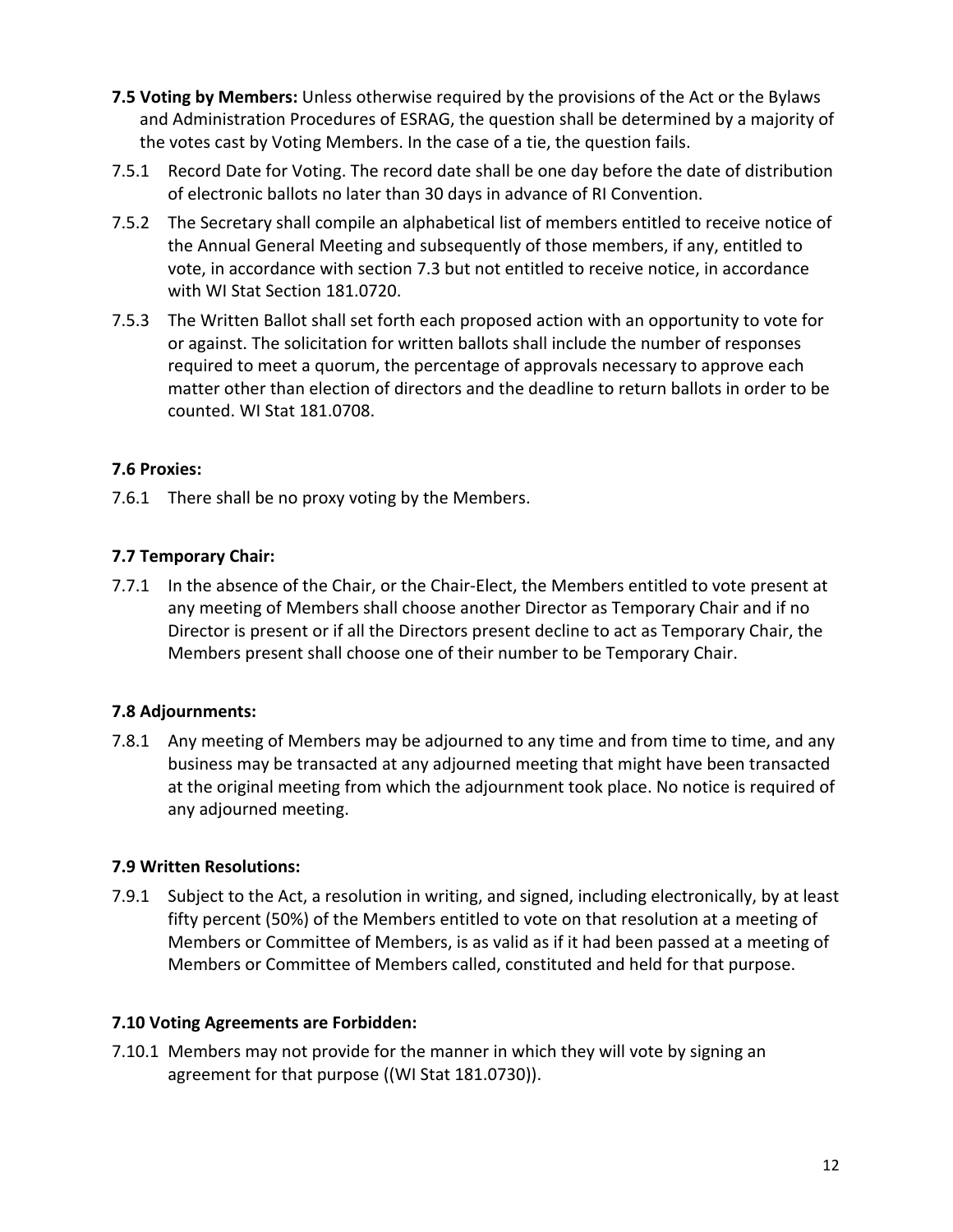## **8 OFFICERS**

## **8.1 Executive Officers**

- 8.1.1 The Executive Officers shall all be members of the Board of the Directors;
- 8.1.2 The Executive shall be the Chair, and the Chair-Elect, the Immediate Past Chair, and three (3) additional Officers who shall serve as the heads of the five (5) Divisions, and the Secretary, and the Treasurer: and
- 8.1.3 There shall be no more than eight (8) Officers, as described above.

## **8.2 Election/Appointment of Executive Officers**

- 8.2.1 The Board of Directors shall hold its first meeting of the Rotary year at the Annual Rotary Convention following the ESRAG Annual General Meeting;
- 8.2.2 At that first meeting, the Board shall elect/appoint the Executive Officers for the subsequent Rotary Year as Officers-Elect; and
- 8.2.3 Officers shall take office for the Rotary year that commences on 1 July of the following year, and throughout year of their election be known as Officers-Elect.
- 8.2.4 Executive Officers shall serve for a term of one (1) year but may be reelected up to a total of three (3) years within two 3-year Board of Directors terms, unless terminated early in accordance with Section 8.9.

# **8.3 Chair:**

- 8.3.1 The Chair shall, when present, preside at the Annual General Meeting of the Members of ESRAG, at all General and Special Meetings of the ESRAG Board of Directors, and all meetings of the Executive;
- 8.3.2 shall have, subject to the authority of the Board, general supervision of the affairs and business of the Corporation, and is authorized to call meetings of the Board pursuant to Section 6.1;
- 8.3.3 shall set the agenda for all General and Special Meetings of the Board, Executive meetings and the Annual General Meeting, or delegate that duty to another Officer;
- 8.3.4 shall co-sign with the Secretary, or other Officer appointed by the Board for this purpose, all Bylaws;
- 8.3.5 shall be an *ex officio* member of all Committees; and
- 8.3.6 shall perform such other duties as may from time to time be determined by the Board.

# **8.4 Chair-Elect:**

- 8.4.1 The Chair-Elect shall succeed the Chair at the end of the Chair's term (30<sup>th</sup> June);
- 8.4.2 shall call meetings of the Board pursuant to Section 6.1 in the event that the Chair is absent or unable to act, and conduct the duties and powers of the Chair, or the Board may appoint another Director from time to time appoint for this purpose;
- 8.4.3 shall ideally be the Director of Administration and Governance Division in preparation for her/his term as Chair;
- 8.4.4 shall be the Chair of the Nominating Committee; and
- 8.4.5 shall perform the other duties from time to time prescribed by the Board or incident to the office.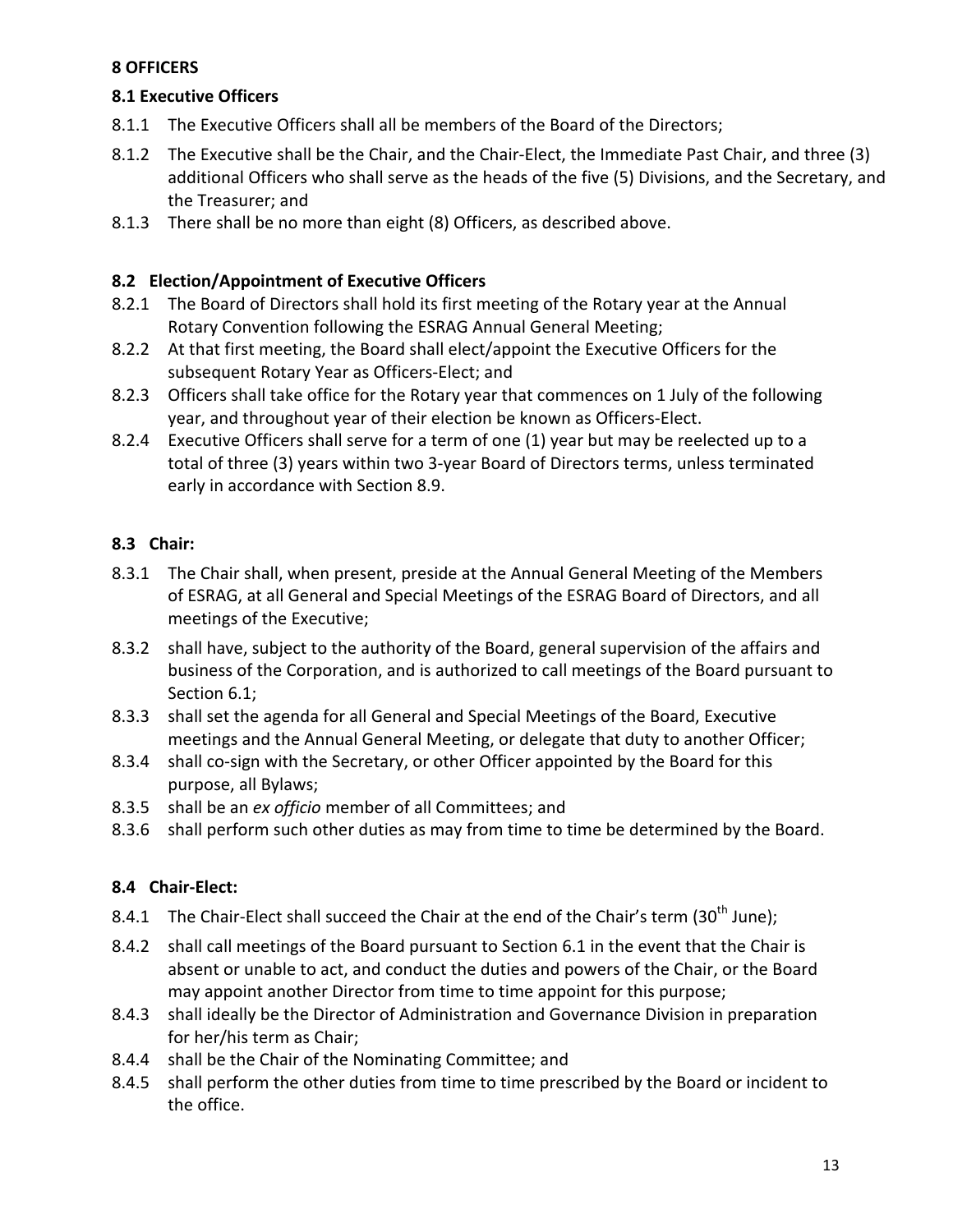## **8.5** Division Directors (including the Immediate Past Chair and the Chair-Elect)

- 8.5.1 The five (5) Division Directors shall be a Director of one of the following five (5) Divisions:
	- a) Administration and Governance,
	- b) Membership,
	- c) Information Technology,
	- d) Communications, and
	- e) Projects.
- 8.5.2 shall have autonomy over their Division, reporting to the Board on a quarterly, or more frequent basis when so required;
- 8.5.3 shall produce an annual strategic plan and annual budget of their Division on a timetable set out in the Operating Manual; and
- 8.5.4 shall have subcommittees and working groups that meet regularly to manage the work of their Division.

## **8.6 Secretary:**

- 8.6.1 The Secretary shall be the Secretary of each meeting of the ESRAG Board and the Executive;
- 8.6.2 shall record, or delegate those duties to another person, all facts and produce Minutes of the ESRAG Board and the Executive and file those proceedings in the Corporate archives kept for that purpose;
- 8.6.3 shall give all notices of all meetings of the ESRAG Board and the Executive required to be given to members and to Directors;
- 8.6.4 shall be the custodian of, or delegate to another Director(s), the ESRAG Operating Manual as defined in Section 1.1.11, all books, papers, records, correspondence and documents belonging to ESRAG in the ESRAG archives, and the annual Member List as required by WI Stat. 181.0720; and
- 8.6.5 shall perform the other duties from time to time prescribed by the Board or incident to the office.

## **8.7 Treasurer:**

- 8.7.1 The Treasurer shall keep full and accurate accounts of all receipts and disbursements of ESRAG in proper books of account;
- 8.7.2 shall deposit all moneys or other valuable effects in the name and to the credit of ESRAG in the bank or banks from time to time designated by the Board;
- 8.7.3 shall work with the Finance Committee to review ESRAG's financial practices and accountability on an annual basis;
- 8.7.4 shall disburse the funds of ESRAG under the direction of the Board;
- 8.7.5 shall render to the Board, whenever required, an account of all transactions as Treasurer and of the financial position of ESRAG;
- 8.7.6 shall cooperate with the auditors of ESRAG during any audit of the accounts of ESRAG;
- 8.7.7 shall assist with the development and adherence to ESRAG's budget;
- 8.7.8 shall assist with prosecution of ESRAG's application for charitable and tax exempt status under the U.S. Internal Revenue Code and take measures to ensure ESRAG's continuing eligibility for the same, including the filing of all required registration and reporting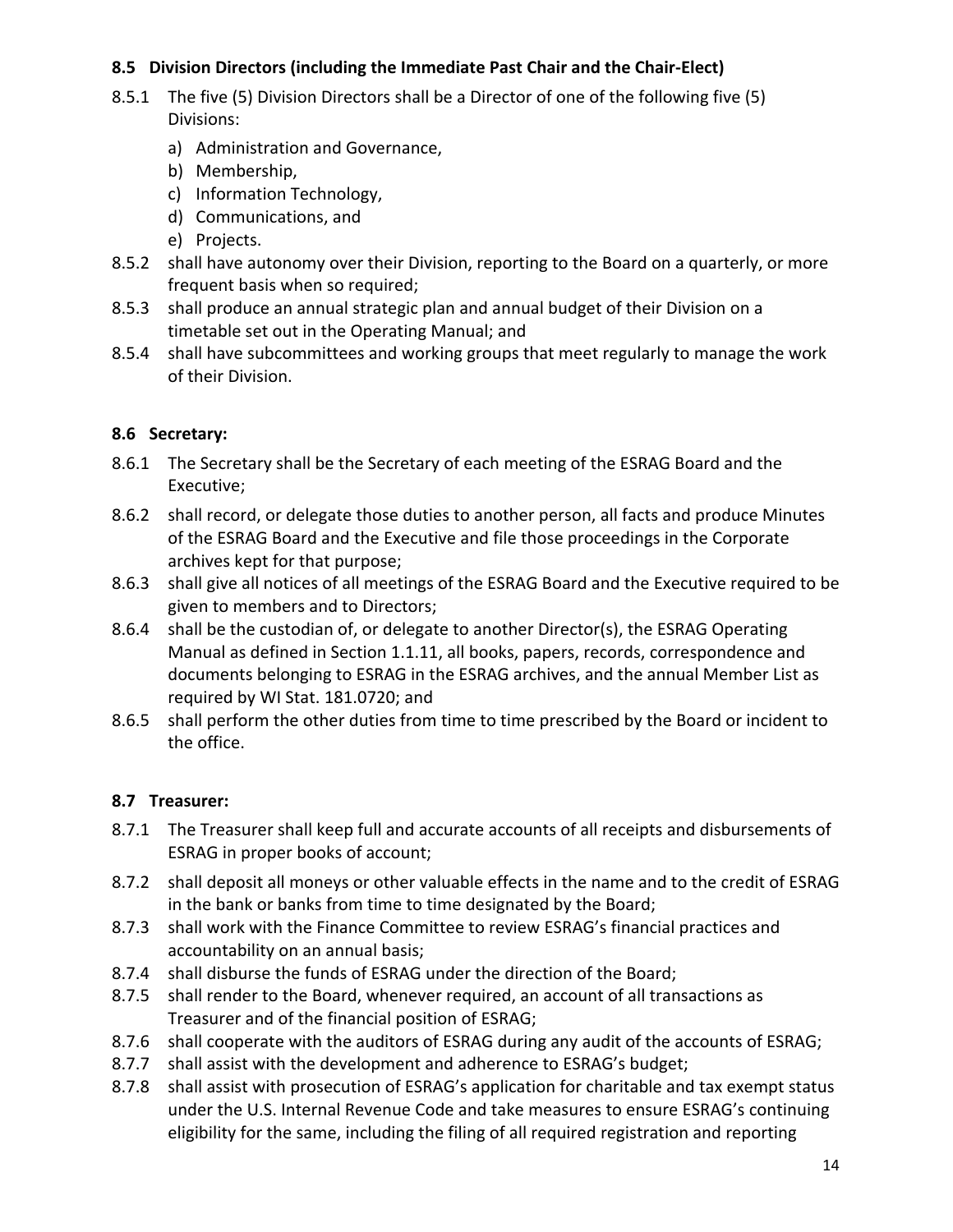forms with both the State of Wisconsin and the U.S. Internal Revenue Service, to maintain status of a charitable corporation under both Wisconsin State and Federal law, as detailed in the Operating Manual; and

8.7.9 shall perform the other duties from time to time prescribed by the Board or incident to the office.

## **8.8 Vacancies of Officers:**

8.8.1 Vacancies of Officers shall be filled by action of the ESRAG' Board of Directors (RAG SB 7.5) for the remainder of the term, up to one (1) year, until the next election.

## **8.9 Resignation and removal of Officers:**

- 8.9.1 An Officer may resign at any time by delivering notice in writing including electronic communications to the Corporation. The Officer accepts that her/his resignation is effective when the notice is delivered, unless the notice specifies a later effective date and the Board accepts the later effective date. If a resignation is effective at a later date, the Board, or the Officer authorized by the Bylaws or the Board to appoint the resigning Officer, may fill the pending vacancy before the effective date if the appointment provides that the successor may not take office until the notice effective date.
- 8.9.2 An Officer may be removed by the Board, unless otherwise restricted by these Bylaws or by the Board;
- 8.9.3 An Officer may be removed under WI Stat 181.0840 (2), at any time, with or without cause and notwithstanding the contract rights, if any, of the Officer removed. ((WI Stat 181.0843))

# **8.10 Other Appointments:**

- 8.10.1 Executive Director (if any, paid or not)
	- a) shall be subject to the authority of the Board and work in conjunction with the **ESRAG Chair;**
	- b) shall supervise the daily affairs and business of the Corporation;
	- c) shall receive notice of and attend all meetings of the Board, except during those parts of meetings when the subject is the Executive Director or any issue related to the Executive Director's employment;
	- d) shall be an *ex officio* member of all Committees;
	- e) shall perform such other duties as may from time to time be determined by the Board; and
	- f) may participate in all Board discussions but shall have no vote.
- 8.10.2 Other Appointments may be appointed by the Board, including without limitation, Honorary Officers (and with such titles as the Board may prescribe from time to time) as it considers necessary;
	- a) shall have the authority and perform the duties from time to time prescribed by the Board;
	- b) shall be removed consistent with Section 8.11; and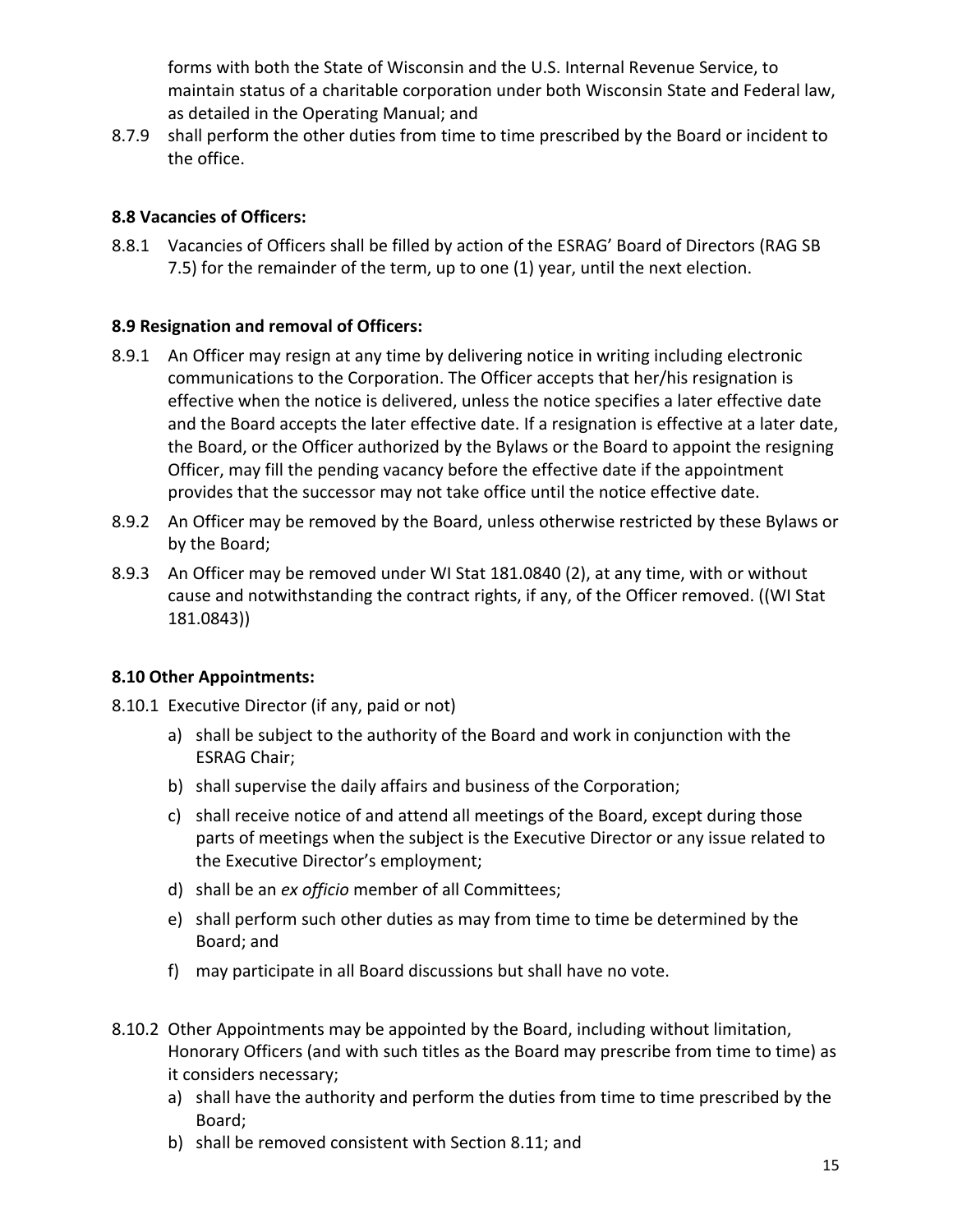c) shall have such duties as the terms of their engagement call for, or the Board or Executive, prescribes.

## **9 COMMITTEES**

- 9.1 **Standing (permanent) Committees of the Executive:** Standing Committees of the Executive shall meet regularly, at least quarterly, for such purposes as the Board or the Executive may determine from time to time, by resolution; and shall have detailed descriptions in the Operating Manual (O.M. Section 8).
- 9.1.1 The Executive shall be chaired by the ESRAG Chair and comprised of those Executive Officers currently serving on the Board;
	- a) shall manage the affairs of ESRAG between meetings of the Board of Directors, subject to the Board's direction;
	- b) shall seek the Board's approval of actions taken by the Executive over the period between General Meetings of the Board, which shall be accepted or rejected during the regular meeting by a simple majority, or by electronic vote outside the meeting, which requires a two-thirds  $(2/3)$  majority vote (Section 6.7);
	- c) shall ensure that ESRAG files its Annual Report as required by Section 11; and
	- d) shall, when required, develop Memoranda of Understanding with other Rotary Action Groups and any other partnerships that contribute to ESRAG's fulfillment of its mission, subject to the Board and RIs approval.
- 9.1.2 Nominating Committee
	- a) shall be chaired by the Chair-Elect;
	- b) shall be comprised by five members of the ESRAG Board; and
	- c) shall determine eligibility for members election or re-election
- 9.1.3 Finance Committee
	- a) shall be chaired by the Treasurer, and its membership determined by the Treasurer;
	- b) shall review ESRAG's financial practices and accountability.
- 9.1.4 Division Committees
	- a) Each Division Committee shall be recruited by the Division Director from ESRAG members and shall manage the affairs of the Division;
	- b) shall recruit membership to all Division subcommittees, working groups, and task forces, as necessary to support the mission of ESRAG, on an annual basis;
	- c) shall have at least one Director on all Division subcommittees;
	- d) shall maintain Terms of Reference and periodically review and recommend to the Board proposed changes to the ESRAG Operating Manual; and
	- e) shall record the names, descriptions and membership of their committees, working groups and task forces, in the Operating Manual.

## **9.2 Ad Hoc Committees**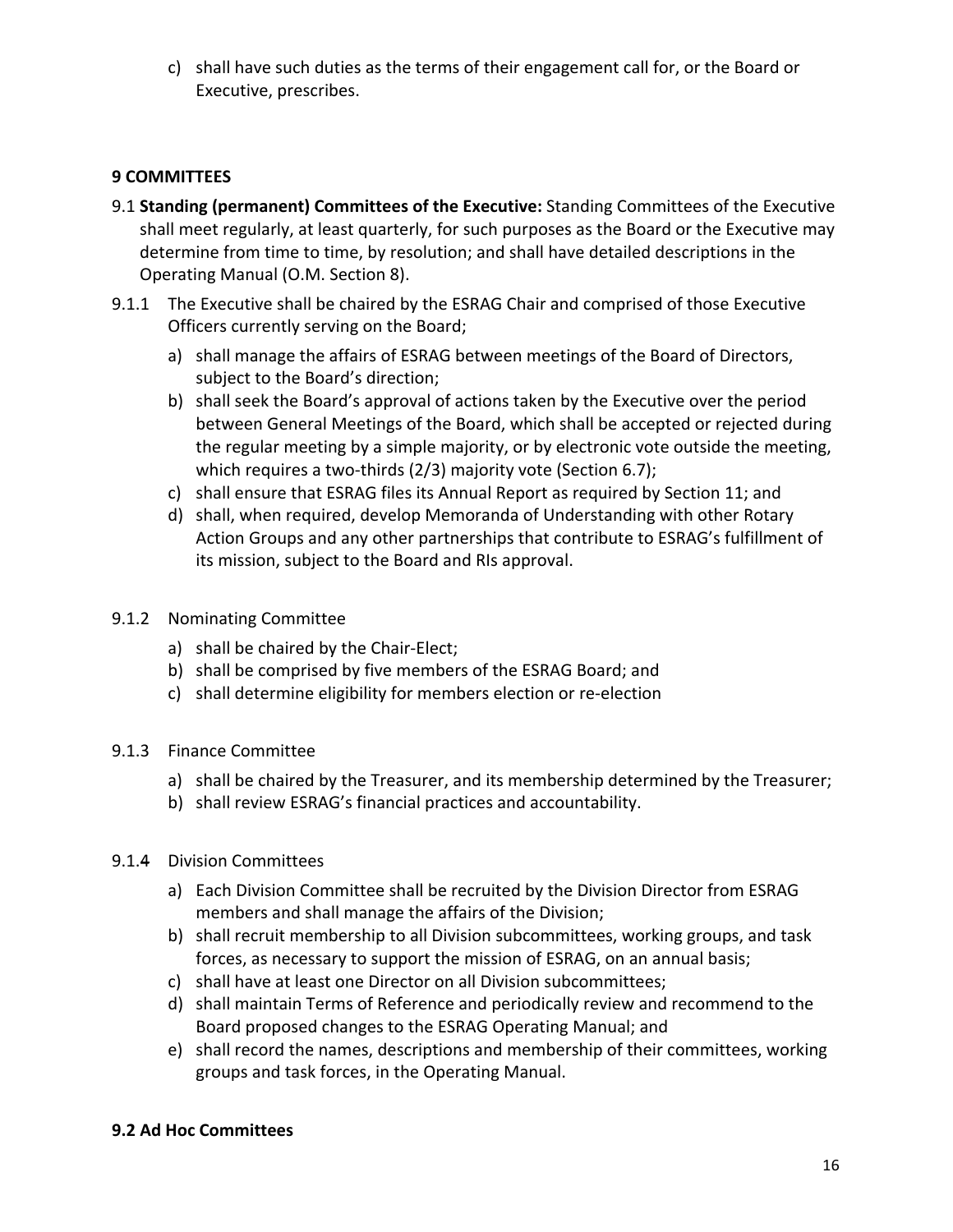### 9.2.1 Ad Hoc Committees:

- a) may be established for such purposes as the Board or the Executive requires, determine from time to time by resolution; and
- b) may be convened or dissolved at the Board's discretion.

#### **10 HONORARY ADVISORS**

#### **10.1 Description:**

10.1.1 Honorary Advisors may include founding officers and former executive officers who are not currently serving on the Board of Directors, Past Rotary International Presidents, RI Directors and Foundation Trustees, who have highlighted environmental sustainability and helped lead Rotarians to finding and implementing environmental sustainability solutions, and members of the Rotary family and others who are well positioned to support and advance the mission and visibility of ESRAG.

#### **10.2 Roles of Honorary Advisors:**

- 10.2.1 to advise the Chair, the Executive Committee and the Board in relation to the Corporation's purposes as set out in Section 2.1 of ESRAG's Standard Bylaws;
- 10.2.2 to assist the Chair, the Executive Committee and the Board in relation to their communications with Rotary International and The Rotary Foundation;
- 10.2.3 to assist the Chair, the Executive Committee and the Board in the creation of strategic partnerships in relation to ESRAG's purposes as set out in Section 2.1 of ESRAG's Standard Bylaws.

#### **10.3 Honorary Advisors at Meetings:**

10.3.1 ESRAG's Chair shall invite the Honorary Advisors to attend the Annual Meeting of Members in conjunction with the annual Rotary International Convention.

#### **11 REQUIREMENTS TO MAINTAIN ESRAG'S STATUS AS AN ACTIVE ROTARY ACTION GROUP**

#### **11.1 Recognition**:

- 11.1.1 ESRAG was recognized by the Board of Directors of Rotary International in October of 2015, and
- 11.1.2 In return for that recognition has committed to satisfy the mandatory requirements of Rotary International, as amended from time to time, and recorded in the Rotary Code of Policies, Article 42.

## **11.2 Function**:

11.2.1 ESRAG is required to function, collaborate, support service projects, consistently communicate with members, meet annually in person or online with members, and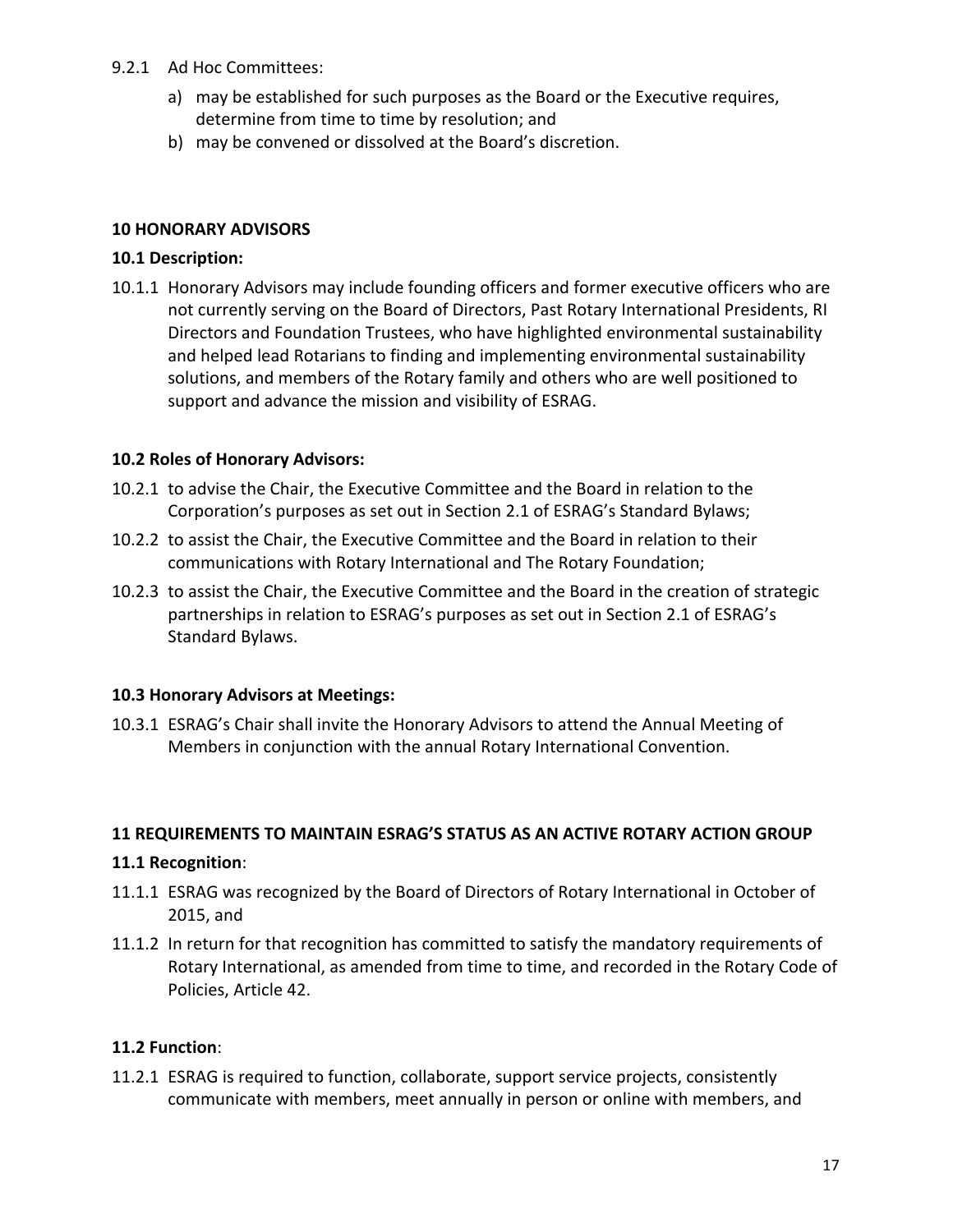- 11.2.2 Submit an annual report of activities and finances to RI's General Secretary and its members, in order to maintain its status as an active Rotary Action Group. These requirements are detailed in ESRAG's Operating Manual.
- 11.2.3 ESRAG's Board of Directors, Officers, and Committee chairs shall comply with these requirements, and ensure that ESRAG's is maintaining its status as an active Rotary Action Group. (RI COP 42.030.6. June 2017)

### **12 CONFORMING TO ROTARY ACTION GROUP COMMUNICATION POLICIES**

#### **12.1 Compliance with Rotary International:**

- 12.1.1 ESRAG is required to conform to Communication policies set by Rotary International concerning maintenance of a website; contact with district governors and district governors-elect, and limits on contacts with clubs; compliance with Rotary Marks, avoiding conflicts of interest with personal businesses, and required language describing ESRAG's relationship to RI. These policies are detailed in ESRAG's Operating Manual.
- 12.1.2 ESRAG's Board of Directors, Officers, and Committee chairs shall comply with these policies in all communications undertaken on behalf of ESRAG (RI COP 42.030.7. June 2017).

#### **13 INSURANCE AND PROTECTION OF DIRECTORS AND OFFICERS**

#### **13.1 Insurance:**

- 13.1.1 ESRAG shall purchase and maintain appropriate insurance for the benefit of ESRAG and each person acting or having previously acted in the capacity of a director, officer or any other capacity at the request of or on behalf of the Corporation. No coverage shall be provided for any liability relating to a failure to act honestly and in good faith with a view to the best interests of ESRAG.
- 13.1.2 It shall be the obligation of any person seeking insurance coverage or indemnity from ESRAG to co-operate fully with ESRAG in the defense of any demand, claim or suit made against such person, and to make no admission of responsibility or liability to any third party without the prior agreement of ESRAG.

#### **13.2 Directors and Officers Liability Exclusion:**

- 13.2.1 Absent the failure to act honestly and in good faith in the performance of the duties of office, and save as may be otherwise provided in any legislation or law, no present or past director or officer of ESRAG shall be personally liable for any loss or damage or expense to the Corporation arising out of the acts (including willful, negligent or accidental conduct), receipts, neglects, omissions or defaults of such director or officer or of any other Director or officer or employee, servant, agent, volunteer or independent contractor arising from any of the following:
	- a) insufficiency or deficiency of title to any property acquired by ESRAG or for or on behalf of ESRAG;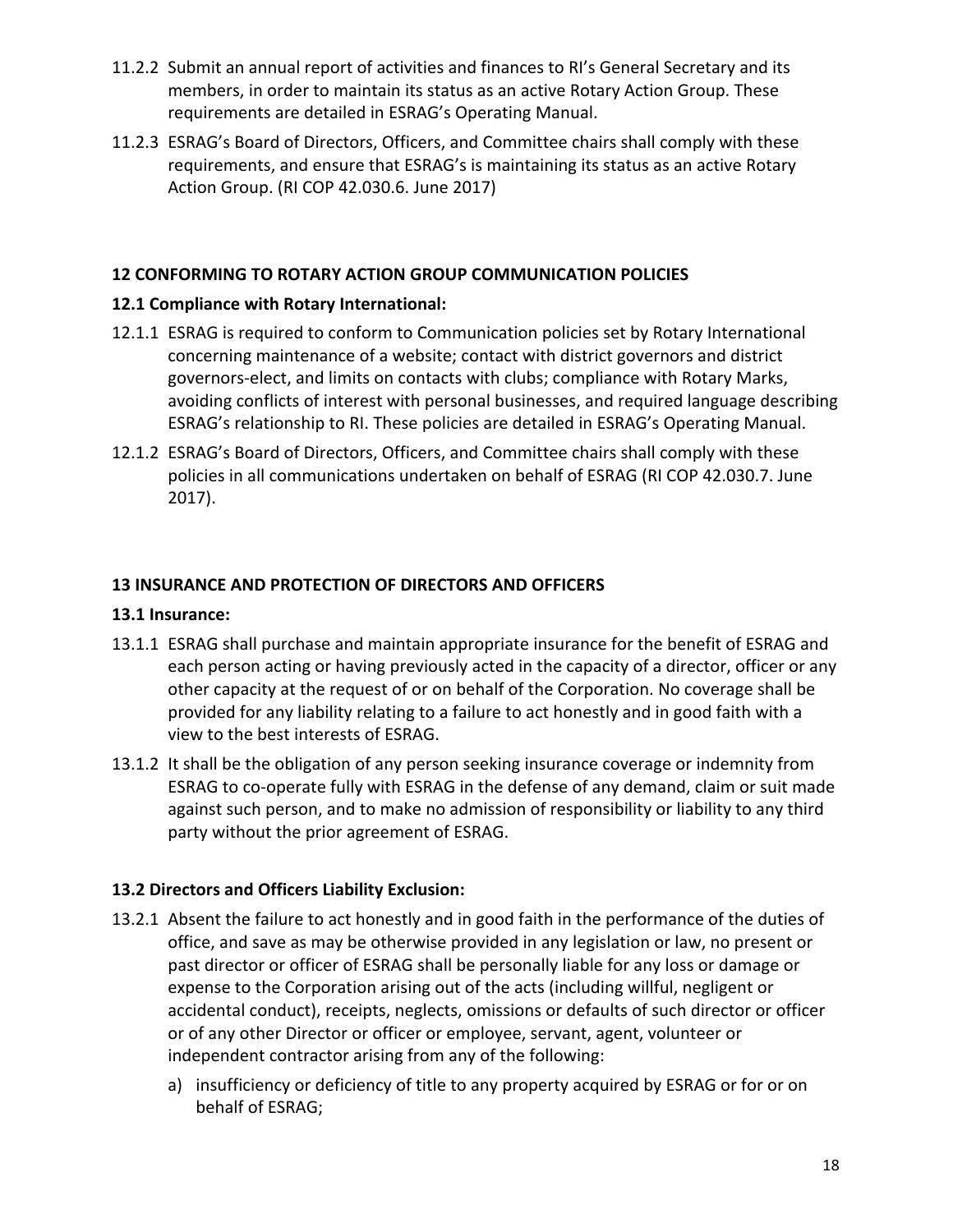- b) insufficiency or deficiency of any security in or upon which any of the monies of or belonging to ESRAG shall be placed out or invested;
- c) loss or damage arising from the bankruptcy or insolvency of any person, firm or corporation including any person, firm or corporation with whom or which any monies, securities or effects shall be lodged or deposited;
- d) loss, conversion, misapplication or misappropriation of or any damage resulting from any dealings with monies, securities or other assets belonging to ESRAG;
- e) loss, damage or misfortune whatever which may occur in the execution of the duties of the director's or officer's respective office or trust or in relation thereto; and
- f) loss or damage arising from any willful act, assault, act of negligence, breach of fiduciary or other duty or failure to render aid of any sort.

## **13.3 Pre-Indemnity Considerations:**

- 13.3.1 Before giving approval to the indemnities provided in section 13.4 herein, or purchasing insurance provided in section 13.1 herein, the Board shall consider:
	- a) the degree of risk to which the director or officer is or may be exposed;
	- b) whether, in practice, the risk cannot be eliminated or significantly reduced by means other than the indemnity or insurance;
	- c) whether the amount or cost of the insurance is reasonable in relation to the risk;
	- d) whether the cost of the insurance is reasonable in relation to the revenue available; and,
	- e) whether it advances the administration and management of the property to give the indemnity or purchase the insurance.

## 13.4 Indemnification of Directors and Officers:

- 13.4.1 Indemnification applies to every person (in this section referred to as a "protected person"), including the respective heirs, executors and administrators, estate, successors and assigns of the person, who:
	- a) is a director; or,
	- b) is an officer of ESRAG; or
	- c) is a member of a Committee; or
	- d) has undertaken, or, with the direction of ESRAG is about to undertake any liability on behalf of ESRAG or any Corporation controlled by ESRAG, whether in the person's personal capacity or as a director or officer or employee or volunteer of such corporation;
- 13.4.2 These protected persons shall be indemnified and saved harmless (including, for greater certainty, the right to receive the first dollar payout, and without deduction or any copayment requirement) to a maximum limit per claim made as established by the Board of Directors from time to time, from and against all costs, charges and expenses which such protected person sustains or incurs:
	- a) in or in relation to any demand, action, suit or proceeding which is brought, commenced or prosecuted against such protected person in respect of any act,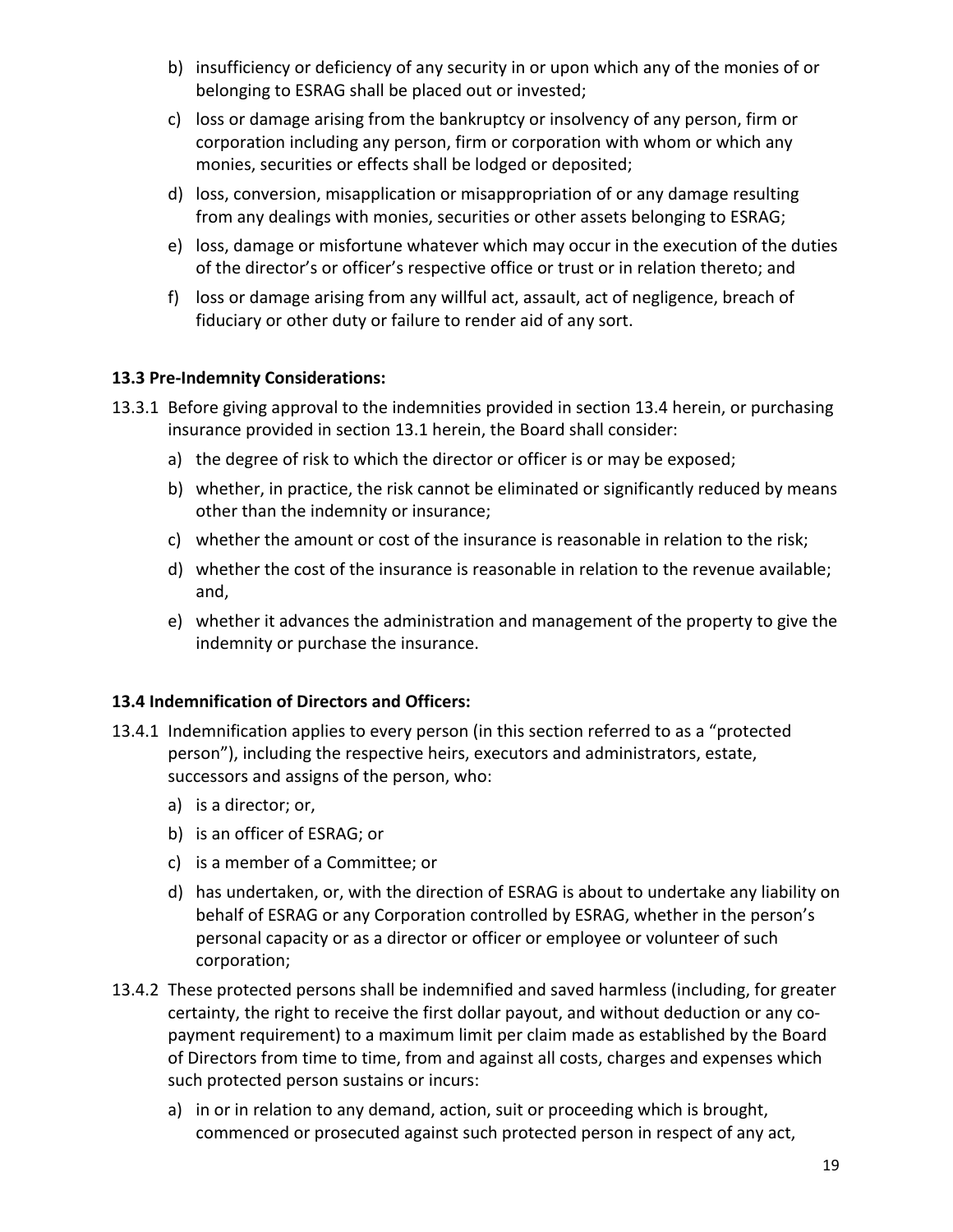deed, matter or thing whatsoever, made, done or permitted or not permitted by such protected person, in or in relation to the execution of the duties of such office or in respect of any such liability; or,

- b) in relation to the affairs of ESRAG generally, save and except such costs, charges or expenses as are occasioned by the failure of such protected person to act honestly and in good faith in the performance of the duties of office. Such indemnity will only be effective:
- c) upon the exhaustion of all available and collectible insurance provided to directors by ESRAG inclusive of whatever valid and collectible insurance has been collected; and
- d) providing the director has carried out all duties assigned to him which are subject of the claim in complete good faith so as to comply with the conditions of the insurance policy concerning entitlement to coverage.
- 14.4.3 ESRAG shall also, upon approval by the Board from time to time, indemnify any such protected person, firm or corporation in such other circumstances as any legislation or laws permit or require.
- 14.4.4 Nothing in these Administration Procedures shall limit the right of any person, firm or corporation entitled to indemnity to claim indemnity apart from the provisions of this By-Law to the extent permitted by any legislation or law.

## **14 EXECUTION OF DOCUMENTS**

#### 14.1 Cheques, Drafts, Notes, Etc.

14.1.1 All cheques, drafts or orders for the payment of money and all notes and acceptances and bills of exchange shall be signed by the officer or officers or person or persons and in the manner from time to time prescribed by the Board.

## **14.2 Execution of Documents:**

14.2.1 Documents requiring execution by ESRAG may be signed by any two (2) of the Chair, Vice Chair, Executive Director, Chair-Elect, the Secretary (or Secretary-Treasurer), and the Treasurer or any one (1) of the foregoing together with any one (1) Director and all documents so signed are binding upon the Corporation without any further authorization or formality. The Board may from time to time appoint any officer or officers or any person or persons on behalf of the Corporation, either to sign documents generally or to sign specific documents.

#### **14.3 Books and Records:**

14.3.1 The Board shall see that all necessary books and records of ESRAG required by the bylaws of ESRAG or by any applicable statute are regularly and properly kept.

#### **15 BANKING ARRANGEMENTS**

**15.1 Board Designate Bankers:**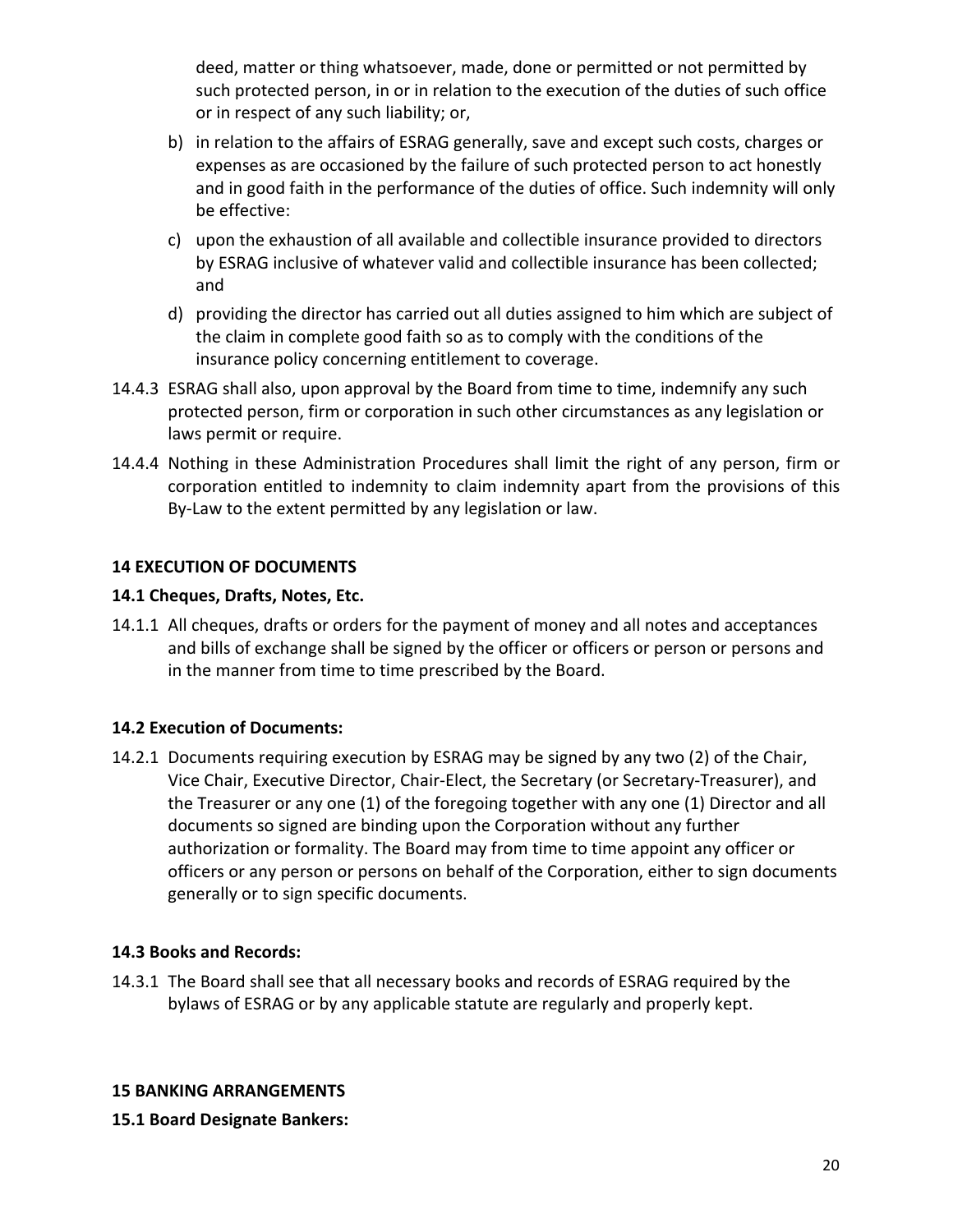15.1.1 The Board shall designate, by resolution, the officers and other persons authorized to transact the banking business of ESRAG, or any part thereof, with the bank, trust company, or other corporation carrying on a banking business that the Board has designated as ESRAG's banker, to have the authority set out in the resolution.

### **16 ANNUAL FINANCIAL REVIEW AND AUDIT COMMITTEE**

#### **16.1 Annual Review by the Finance Committee:**

16.1.1 The Finance Committee shall review ESRAG's financial practices and accountability on an annual basis.

#### **16.2 Review Method:**

- 16.2.1 Determined by Members In any Fiscal Year when ESRAG's annual receipts or expenditures exceeds or is expected to exceed US\$25,000, the members shall, in conjunction with electing Directors, determine whether the required Independent Review of Financial Statements shall be conducted by a Certified Public Accountant retained to serve as an independent auditor, or an Audit Committee. If the membership chooses an ESRAG audit committee to audit the books of the Corporation, the Nominating Committee, following the procedures in Section 5.5, shall prepare a slate of Audit Committee members, consistent with the guidelines written below. The membership shall approve the slate of Audit committee members at the Annual Meeting, pursuant to Section 7.1. The members of the Audit Committee will hold office until the next annual meeting, provided that the Directors may fill any vacancy in the Audit Committee that arises in between elections.
- 16.2.2 Independent Auditor: If the membership selects the Independent Auditor approach, the Board shall develop a list of qualified candidates, which process may include interviews, set compensation, and select the auditor by majority vote.
- 16.2.3 If the members select the audit committee approach, the committee must:
	- a) be composed of at least three members who are not current officers
	- b) be composed of active Rotarians
	- c) have at least one member who is a past governor
	- d) have at least one member with accounting and audit experience
	- e) be selected by the group at its annual meeting in accordance with the procedures established by the Board.
- 16.2.4 The Nominating Committee shall propose a slate of duly qualified Audit Committee members in the same notice that announces nominees for the Board of Directors.

## **16.3 Report Due:**

16.3.1 This report of either the independent auditor, or the ESRAG Audit Committee, is to be provided to the membership with a copy to the general secretary by 1 October in each year that it is required. (RI COP 42.030.9)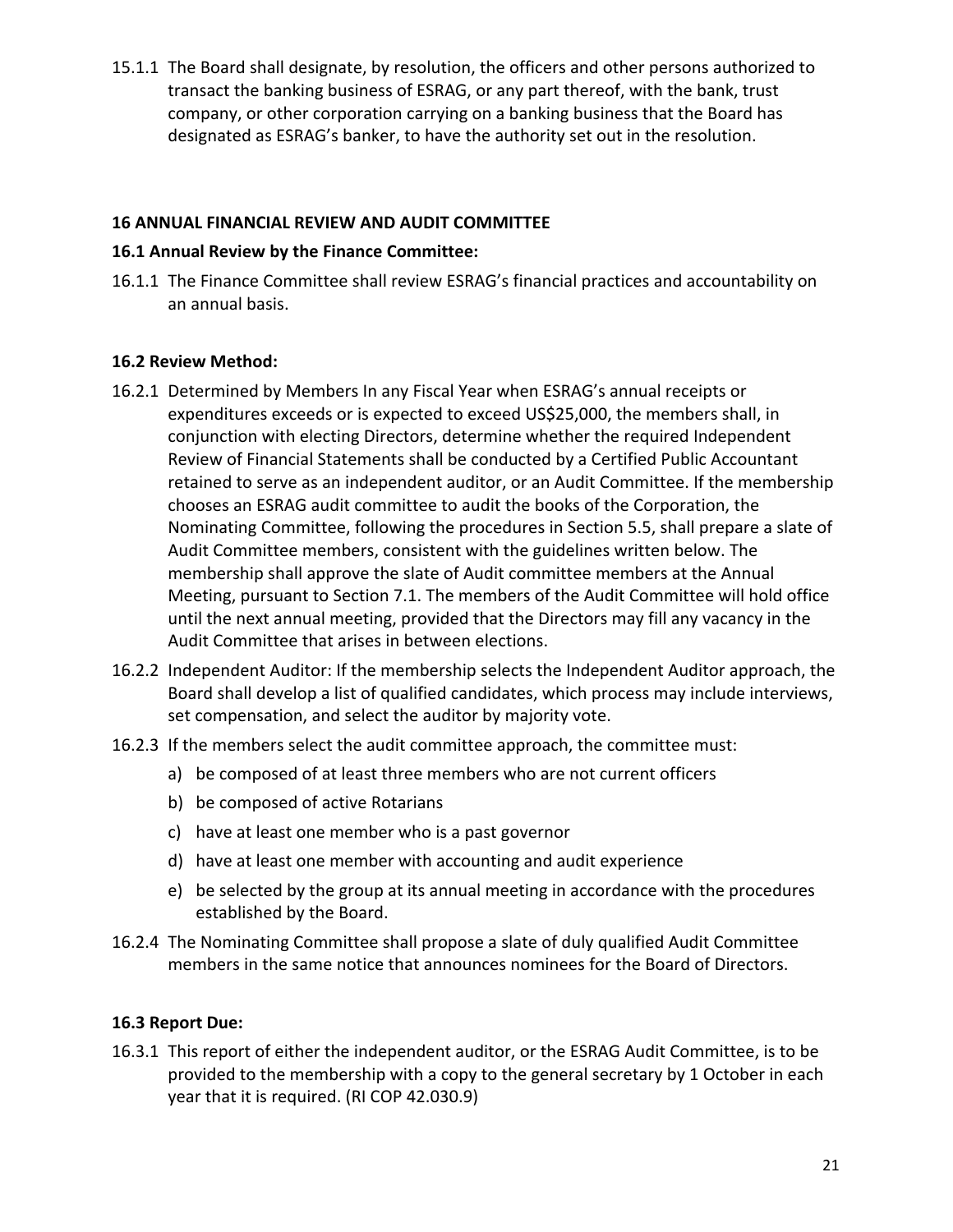## **17 NOTICE**

## **17.1 Notice**:

17.1.1 Method of Communication: Notice may be communicated in person, by telephone, telegraph, teletype, facsimile or other form of wire or wireless communication, or other electronic method including email or SMS message or by prepaid mail or private carrier, addressed to the person for whom intended at the last address shown on the Corporation's records; or in lieu of the foregoing whenever the number of members is not less than one hundred (100), by posting such notice on the Web Site [ESRAG.org] maintained by ESRAG, and, if these forms of personal notice are impracticable, notice may be communicated by a newspaper of general circulation in the area where published, or by radio, television or other form of public broadcast communication, as required by WI Stat Section 181.0141 (( WI Stat Section 181.0141(3))).

## **17.2 Any such notice**

17.2.1 A notice shall be deemed given:

- a) in the case of telephone, at the time of the telephone call;
- b) in the case of letter post, on the third day after mailing;
- c) in the case of posting on the Web Site, on the date of posting; and
- d) in all other cases, when transmitted.

## **17.3 Computation of Time:**

17.3.1 In computing the date when notice must be given under any provision of the bylaws requiring a specified number of days' notice of any meeting or other event, the date of giving the notice is, unless otherwise provided, not included.

# **17.4 Omissions and Errors:**

17.4.1 The accidental omission to give notice of any meeting of the Board, a committee or members or the non–receipt of any notice by any director or member or by the auditor of ESRAG or any error in any notice not affecting its substance does not invalidate any resolution passed or any proceedings taken at the meeting. Any director, member or the auditor of ESRAG may at any time waive notice of any meeting and may ratify and approve any or all proceedings taken thereat.

## **18 AMENDMENT OF BYLAWS AND ADMINISTRATION PROCEDURES**

## **18.1 Rotary International Board of Directors:**

18.1.1 Consistent with Section 10.1 of the Rotary Standard Bylaws, The Rotary Standard Bylaws may only be amended by the Rotary International Board of Directors. Amendment of the Administrative Procedures shall take place consistent with 18.2.